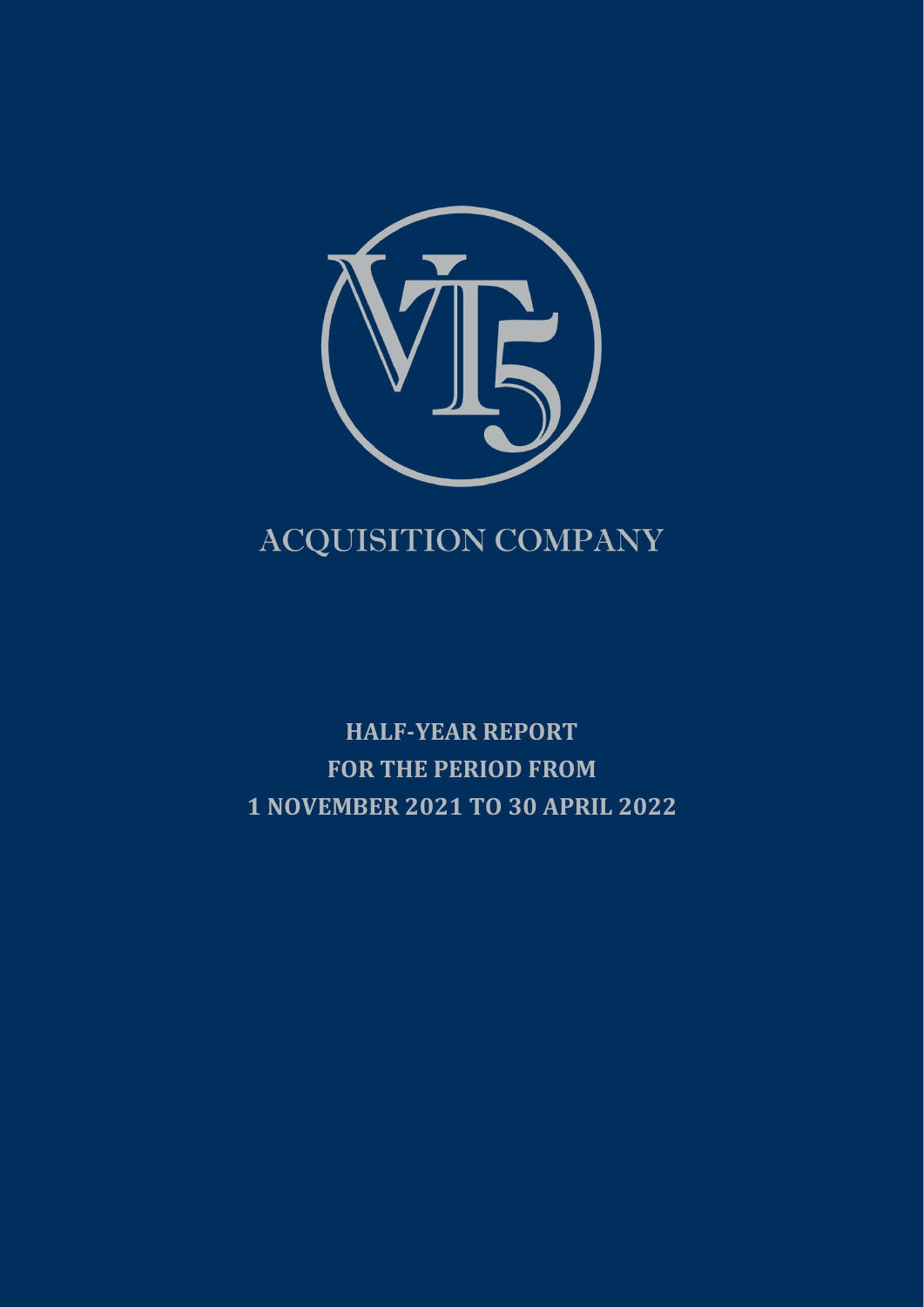

# **Table of contents**

## **Shareholder letter**

### **Shareholder information**

- Key figures
- Share information
- Securities trading
- Shareholder structure

## **About VT5**

### **Financial statements**

- Interim statement of comprehensive loss
- Interim statement of financial position
- Interim statement of changes in equity
- Interim statement of cash flows
- Notes to the financial statements

## **Publication details**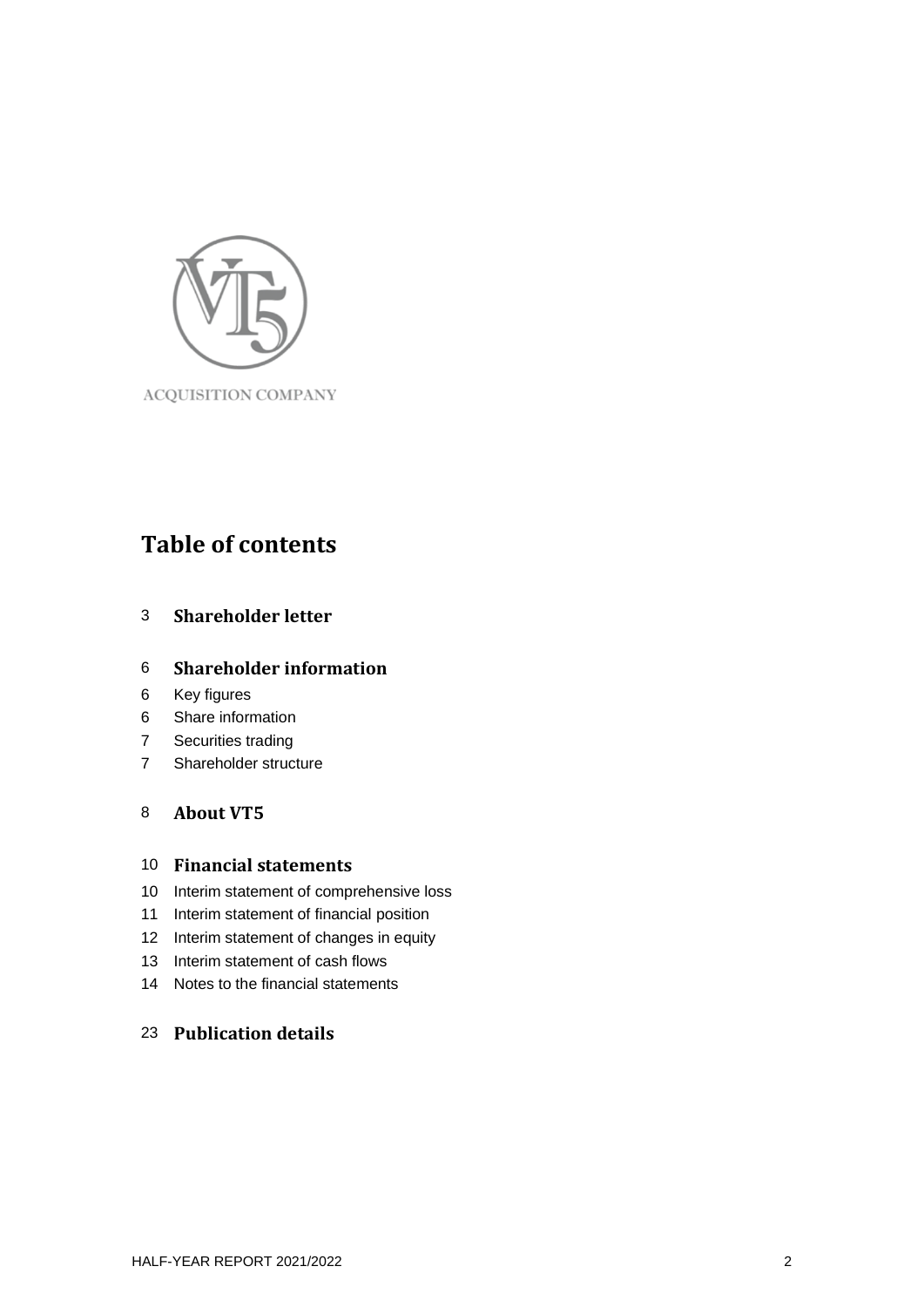## **Shareholder letter**

## Dear shareholders,

The first half of VT5's 2021/2022 reporting year was marked by intensive preparations for our Initial Public Offering ("IPO") on SIX Swiss Exchange. As the first Swiss-listed SPAC (Special Purpose Acquisition Company), we fully support the new SPAC framework set up SIX Swiss Exchange to ensure extensive investor protection. Within this framework, we are subject to the same requirements as other SIX-listed companies

with adaptations to the specific characteristics of a SPAC. <sup>1</sup> Thus, following the entry into force of the regulatoryapproved SPAC standard on 6 December 2021, we successfully launched and completed our IPO on SIX Swiss Exchange with the listing and trading of our shares and warrants as of 15 December 2021.



<sup>1</sup>Preceeding the Initial Business Combination ("IBC") of a SPAC ("De-SPAC") an information document and a fairness opinion prepared by an independent body must be published before the general meeting of Class A shareholders decides on the IBC by a simple majority of the votes cast. Shareholders must be granted a redemption right on the shares issued in the IPO. A SPAC has a maximum life of three years before it must be dissolved, provided that no De-SPAC has been completed by then.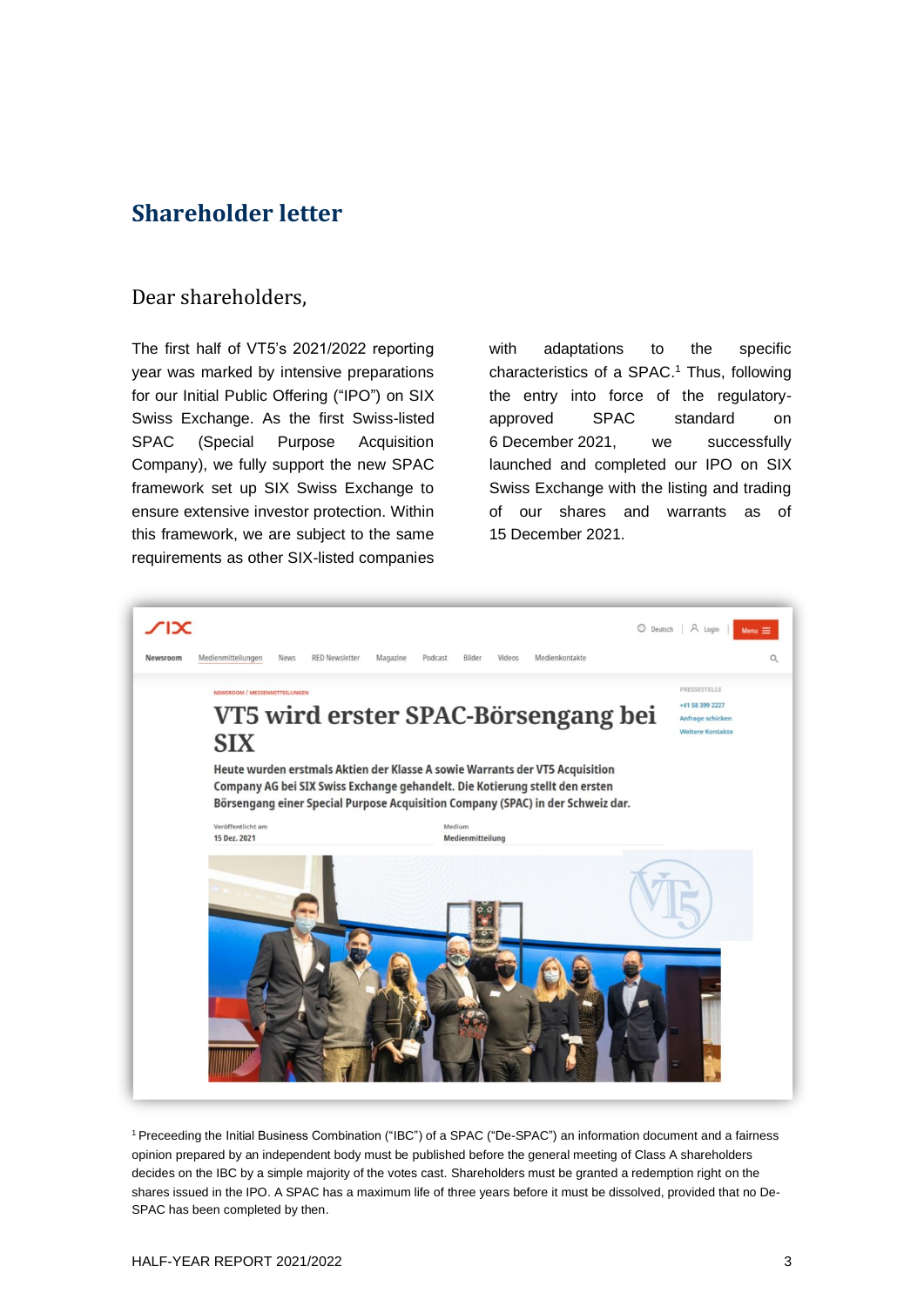In the IPO, which was oversubscribed not least thanks to strong commitments from cornerstone and anchor investors, net proceeds of CHF 198 million were raised and secured in escrow accounts until a business combination can be realized. Our investor base is strong with high-quality long-term Swiss-based investors (see chart on page 8). We see it as ideally tailored for a public company and believe it is a strong commitment and sign of trust in our Board and management.

Since the successful IPO, the VT5 team has been conducting extensive work on the quest for a business combination candidate. These activities and the search for a potential partner for the De-SPAC process have led to many interesting leads with a number of projects under closer scrutiny and multiple NDAs signed since the beginning of 2022. VT5 remains optimistic to find a hidden champion in one of the focus sectors in high-growth business segments fueled by macro drivers and secular industry trends, particularly in the semiconductor, optics, automation and additive manufacturing, energy technologies and digitalization sectors.

Given the geopolitical, capital and equity market environment, the VT5 team considers new opportunities, but also challenges the current market situation triggers. We are aware of the attractiveness of our readily available funds from the IPO of CHF 198 million for a potential combination candidate. Given the more challenging environment, the avenue to go public through a traditional, cumbersome and timeconsuming public listing has become even more complex and tentative. Thus, getting access to liquidity for strategic growth initiatives by way of going public via a SPAC

offers an attractive solution for private companies with expansion ambitions. Tapping the capital market by combining with a SPAC like VT5 is unique by offering transaction certainty and an elegant, fasttrack solution to become a listed company, among many other benefits.

As detailed in the Listing Prospectus dated 6 December 2021, VT5's operating business is solely focused on activities to advance towards a successful Initial Business Combination ("IBC"). As such, the income statement for the first half-year reflects the expenses incurred from 1 November 2021 until 30 April 2022. The personnel and operating expenses recorded during this period amounted to TCHF 213. Negative interest on the cash balances held in escrow accounts for the period amounted to TCHF 170 and are covered by the Founders' and Sponsor's At Risk Capital.

The application of IFRS in VT5's financial statements leads to a classification particularity. Based on the Right to Resell and the preferential nature of the publicly traded Class A Shares as well as the reference of the Warrants to the Class A Shares, both instruments are classified as financial liabilities under IFRS and presented accordingly. Mainly due to the increase of the market value of the Warrant to CHF 1.55 as of 29 April 2022 from CHF 0.30 at inception, this leads to calculative non-cashrelevant negative valuation effects of TCHF 8,665 in the interim statement of comprehensive loss.

As reported, the loss for the period amounted to TCHF 9,048. Adjusted for the effects of the aforementioned classification, the loss for the period would have been TCHF 383. The same logic applies to total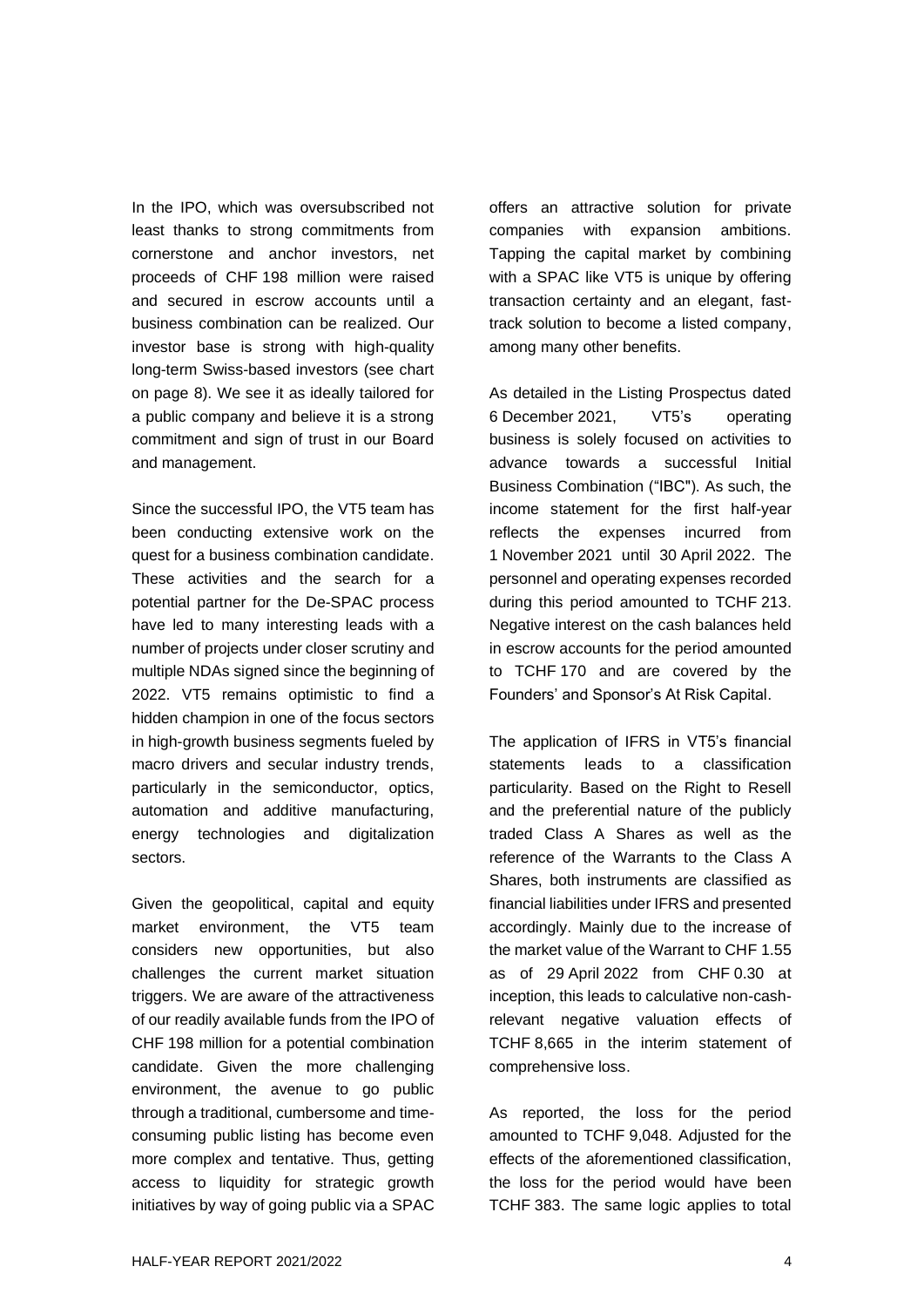equity which, under application of IFRS accounting rules, stood at TCHF −4,868 as of 30 April 2022. However, adjusted for above stated effect, total equity would have amounted to TCHF 201,817. Accordingly, the negative equity presented in the IFRS financials does not translate into an overindebtedness on a statutory accounting basis. The publicly traded Class A Shares are backed by funds in escrow and on an adjusted basis carried an equity value of CHF 9.90 per share as of 30 April 2022.

The Founders and the Sponsor have committed to fund expenses of up to TCHF 7,039 based on their gross capital contribution until the IBC is reached. As the founders and sponsor have agreed on covering potential negative interest charges, these are reimbursed into the escrow accounts at the two reputable Swiss banks EFG and IHAG on a regular basis.

The status of the use of funds as of 30 April 2022 is outlined below:

| in thousand CHF                                                                | until 30 April 2022 |
|--------------------------------------------------------------------------------|---------------------|
| Gross proceeds from the Founder and Sponsor shares                             | 7,039               |
| Cost of capital increase                                                       | $-2,607$            |
| Personnel and operating expenses since foundation of the Company               | $-465$              |
| Negative interest on the cash balances held in escrow accounts                 | $-170$              |
| Founder and Sponsor funds available as of 30 April 2022                        | 3,797               |
| Outstanding payables and transfers from At Risk Capital as of<br>30 April 2022 | 1,666               |
| Cash and cash equivalents (At Risk Capital) as of 30 April 2022                | 5,463               |

On behalf of the Board of Directors and the management of VT5 we want to extend our appreciation to you, esteemed shareholders, for your support and commitment to our mission. We assure you that the VT5 team is fully dedicated and motivated to acquire a hidden champion in our target sectors and thank you for your continued support.

VT5 plans to publish next information as part of the 9M 2021/22 activity update on 31 August 2022.

Best regards,

 $\mathcal{A}$ 

Heinz Kundert Chairman

Andreas Leutenegger Board member & CEO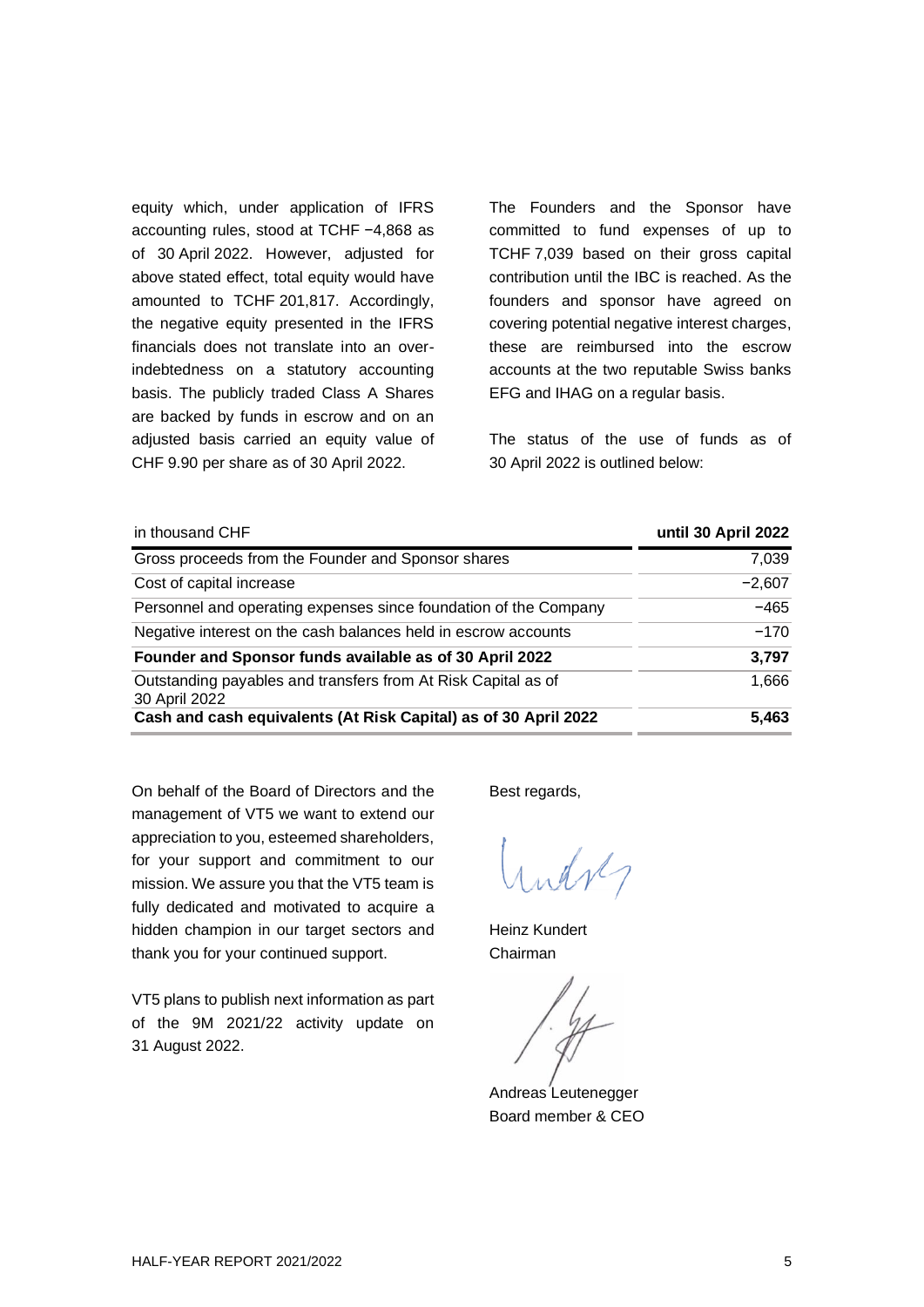# **Shareholder information**

## Key figures

#### **Interim statement of comprehensive loss**

| in thousand CHF                     | 01 November 2021 | 02 March 2021   |
|-------------------------------------|------------------|-----------------|
|                                     | - 30 April 2022  | - 30 April 2021 |
| Loss attributable to equity holders | $-9.048$         | $-251$          |
| Adjusted loss <sup>2</sup>          | $-383$           | $-251$          |

#### **Interim statement of financial position**

| in thousand CHF                       | <b>30 April 2022</b> | 31 October 2021 |
|---------------------------------------|----------------------|-----------------|
| Cash and cash equivalents             | 5.463                | 2.779           |
| Cash balances held in escrow accounts | 197.869              |                 |
| Total equity                          | $-4.868$             | 2.728           |
| Adjusted total equity <sup>2</sup>    | 201.817              | 2.728           |
| Balance sheet total                   | 203,351              | 2.982           |

<sup>2</sup> Adjusted key figures are presented adjusting for the effect of the IFRS classification of the publicly traded Class A Shares and Warrants as financial liabilities according to IAS 32.16 and the related valuation in line with the regulations of IFRS 9. The adjusted key figures reflect the effect of a hypothetical equity classification of the publicly traded Class A Shares and in addition exclude the valiation loss due to the market valuation of the Warrants applied under IFRS.

## Share information

#### **Share capital**

| Total nominal capital                   | CHF 2,352,941.30      |
|-----------------------------------------|-----------------------|
| Number of shares issued / nominal value |                       |
| - Founder Shares                        | 1,764,706 / CHF 0.10  |
| - Sponsor Class A Shares                | 1,764,706 / CHF 0.10  |
| - Publicly traded Class A Shares        | 20,000,001 / CHF 0.10 |

The Class A Shares and Warrants of VT5 are traded under the International Reporting Standard at SIX Swiss Exchange, Zurich, Switzerland.

#### **Key security data**

| <b>Security</b>                         | <b>Class A Shares</b> | <b>Warrants</b>   |
|-----------------------------------------|-----------------------|-------------------|
| <b>Ticker</b>                           | VT5                   | VT <sub>5</sub> W |
| Swiss security number                   | 110.797.983           | 110,800,808       |
| <b>ISIN</b>                             | CH1107979838          | CH1108008082      |
| Trading currency                        | <b>CHF</b>            | CHF               |
| Number of shares / warrants outstanding | 20,000,001            | 6,666,657         |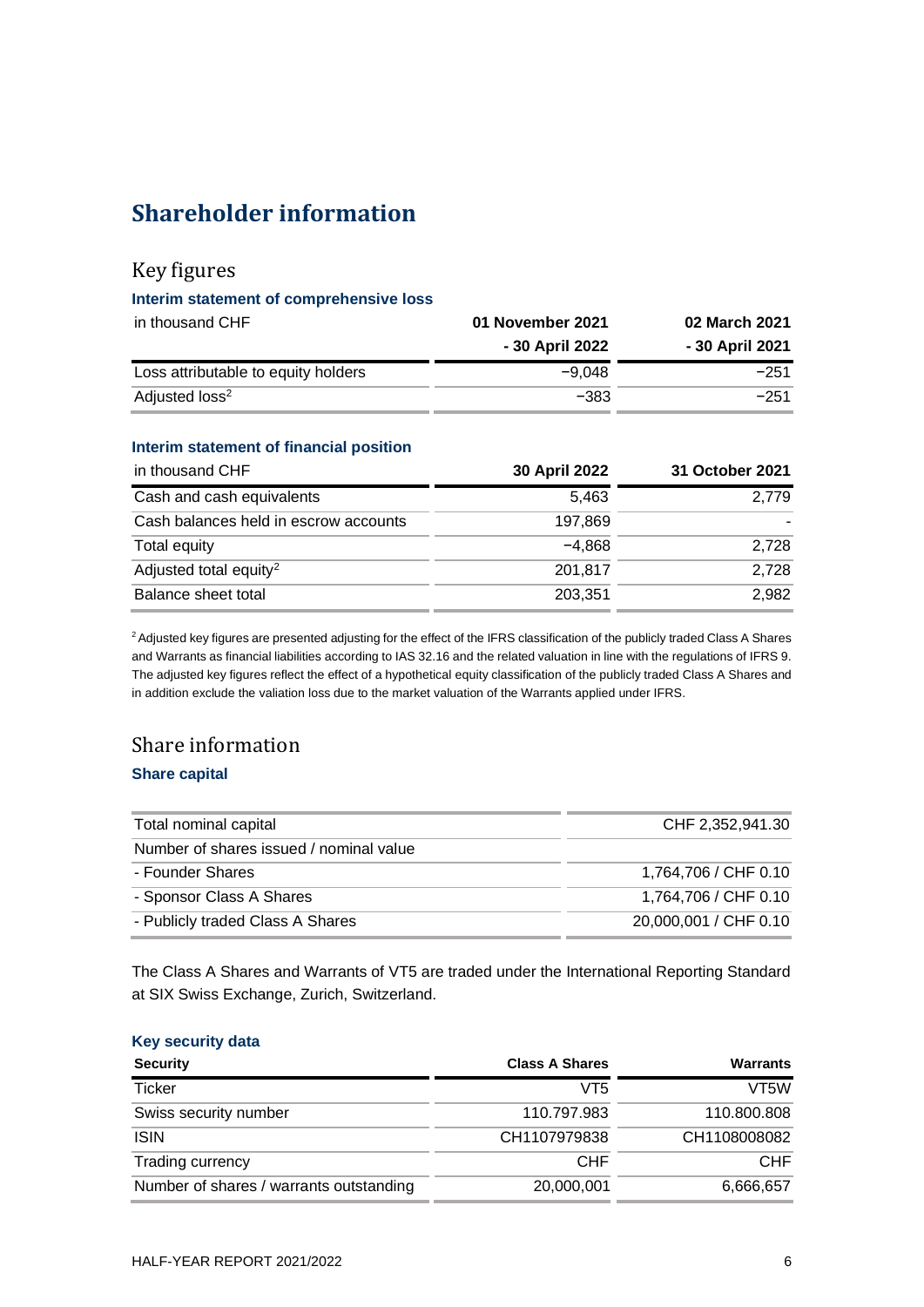## Securities trading

#### **Price performance**

#### in CHF

| <b>Security</b>        | <b>Class A Shares</b> | Warrants |
|------------------------|-----------------------|----------|
| High                   | 10.70                 | 2.00     |
| Low                    | 9.40                  | 0.29     |
| Closing as of 29 April | 9.55                  | 1.55     |

Further information on the price performance of the Class A Shares can be found at: [https://www.six-group.com/en/products-services/the-swiss-stock-exchange/market](https://www.six-group.com/en/products-services/the-swiss-stock-exchange/market-data/shares/share-explorer/share-details.CH1107979838CHF4.html%23/)[data/shares/share-explorer/share-details.CH1107979838CHF4.html#/](https://www.six-group.com/en/products-services/the-swiss-stock-exchange/market-data/shares/share-explorer/share-details.CH1107979838CHF4.html%23/)

#### The price performance of the Warrants can be found at:

[https://www.six-group.com/en/products-services/the-swiss-stock-exchange/market](https://www.six-group.com/en/products-services/the-swiss-stock-exchange/market-data/shares/share-explorer/share-details.CH1108008082CHF4.html%23/)[data/shares/share-explorer/share-details.CH1108008082CHF4.html#/](https://www.six-group.com/en/products-services/the-swiss-stock-exchange/market-data/shares/share-explorer/share-details.CH1108008082CHF4.html%23/)

## Shareholder structure

**Shareholder structure as of 30 April 2022<sup>3</sup>**



<sup>3</sup> Including Founder Shares and excluding Warrants

Information on significant shareholders, meaning those holding 3% or more of the Class A Shares, can be found on the platform of SIX Exchange Regulation under following link: [https://www.ser-ag.com/en/resources/notifications-market-participants/significant](https://www.ser-ag.com/en/resources/notifications-market-participants/significant-shareholders.html#/)[shareholders.html#/](https://www.ser-ag.com/en/resources/notifications-market-participants/significant-shareholders.html#/)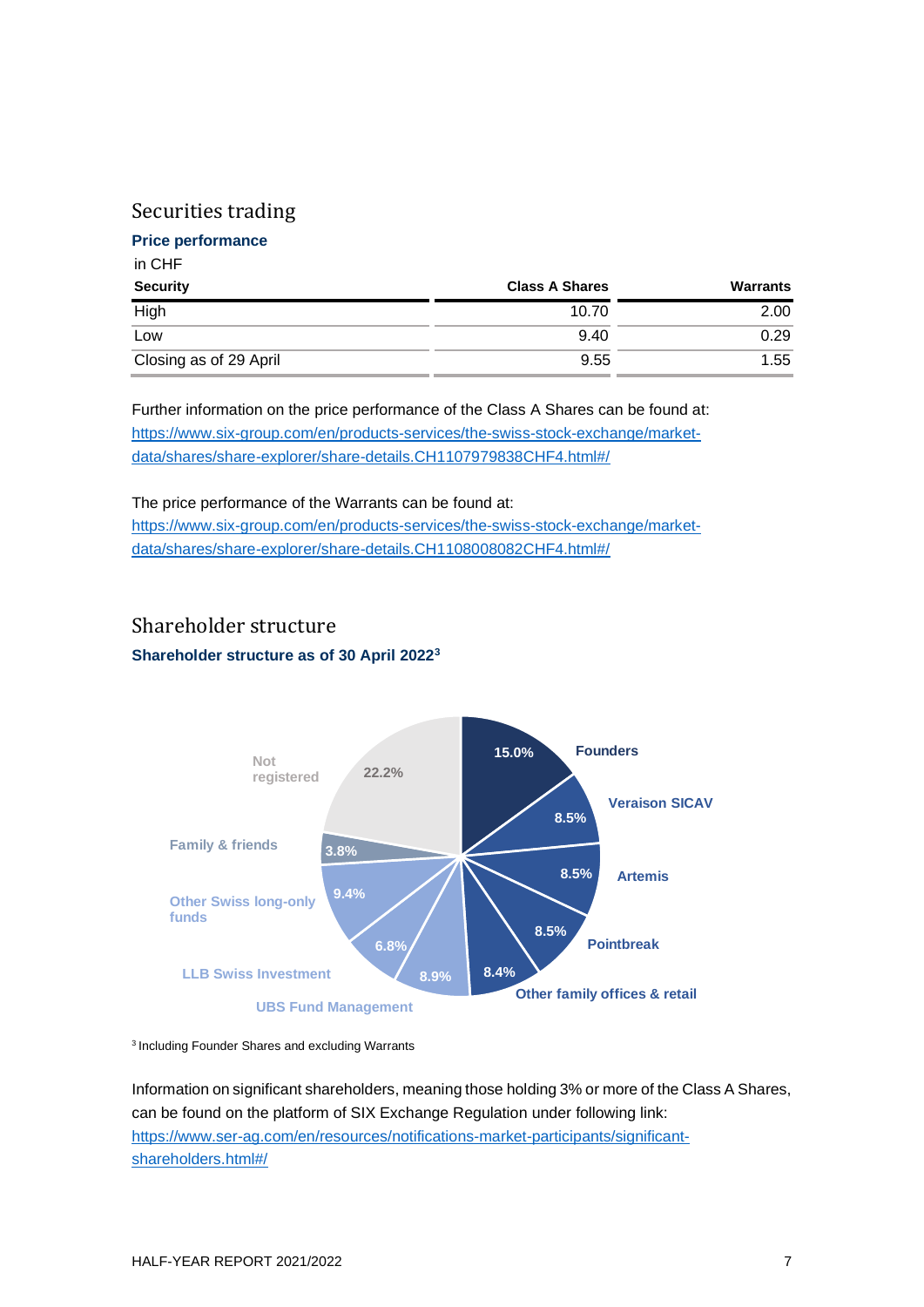## **About VT5**

VT5 is a special purpose acquisition company (SPAC), a vehicle to directly or indirectly acquire one or more operating companies or businesses in order to take them public and provide dedicated support. VT5 is the first SPAC listed on SIX Swiss Exchange.

We provide a business combination candidate with industrial and technical experience of a seasoned team to allow for a fast and smooth way to become a public company in Switzerland. VT5 seeks to unlock such investment opportunity for investors by entering into a business combination with a technology and innovation leader backed by scientific research within 24 months of listing. Geographically, VT5 is looking to acquire a business in Central and Northern Europe with a focus on the DACH region and in particular on Switzerland.

Our approach is for a long-term development with our business combination candidate, driven by an entrepreneurial spirit. We have a proven "play-book" at hand with the aim to bring a hidden champion to the next level of development. We focus on high quality industrial technology companies who are in a commercial stage, backed by strong

products, IP protection and a compelling research & development portfolio.

We aim to assist in developing corporate strategy, driving operational excellence and providing the business combination candidate with an easy and secured way to access capital for strategic and corporate purposes. In addition, as engaged investor, we will also emphasize governance topics, including the supporting the Board of Directors with relevant expertise.

With our track record in execution and value generation, our strong network, our engagement as active and committed investor as well as the experience of the VT5 team, we believe we can add substantial value to a hidden champion by providing secured financial resources and future access to the public capital market.

We are looking to team up with companies active in high growth segments which are fueled by macro drivers and strong industry trends. Given the experience and track record of the VT5 team, we focus on semiconductor, optics, automation & additive manufacturing, energy technologies as well as digitalization.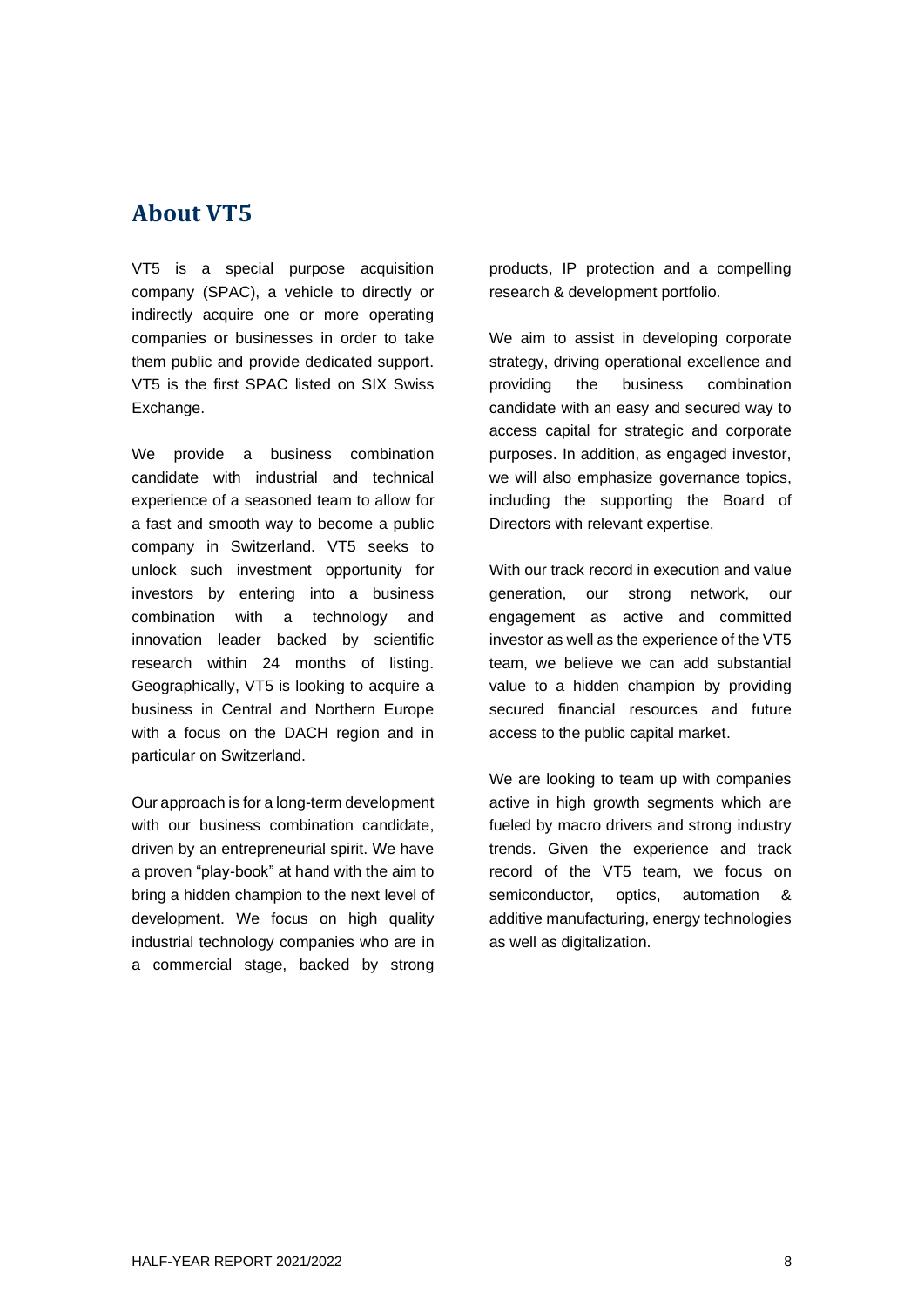# **VT5 Acquisition Company AG Pfäffikon SZ, Switzerland**

**Unaudited interim financial statements**

**30 April 2022**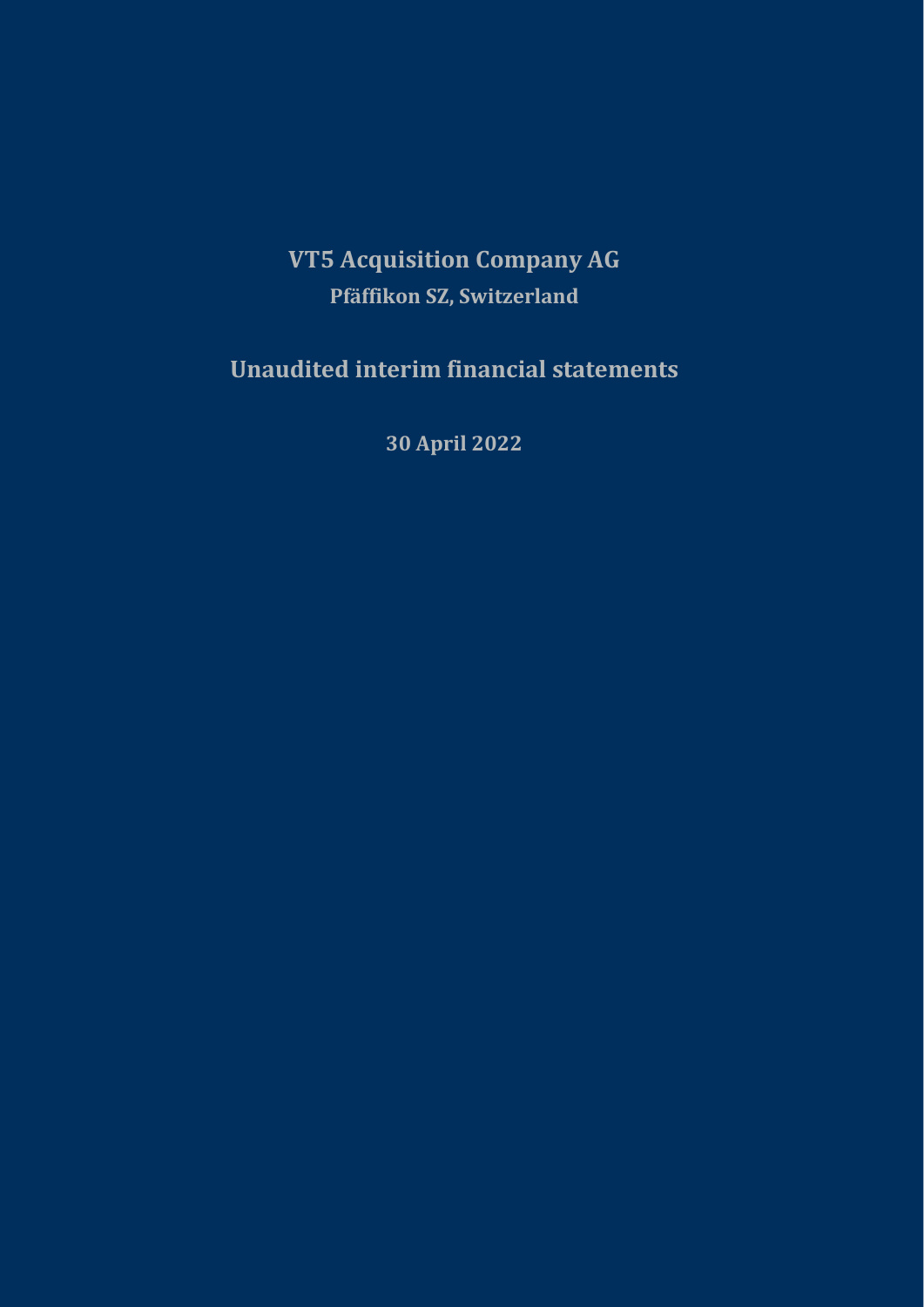## **Financial Statements**

## Interim statement of comprehensive loss For the six months ended 30 April

| in thousand CHF                                                  | <b>Notes</b> | 01 November 2021<br>- 30 April 2022<br>(unaudited) | 02 March 2021<br>- 30 April 2021 <sup>4</sup><br>(unaudited) |
|------------------------------------------------------------------|--------------|----------------------------------------------------|--------------------------------------------------------------|
| Personnel expenses                                               | 3.1          | $-82$                                              |                                                              |
| Operating expenses                                               | 3.2          | $-131$                                             | $-251$                                                       |
| <b>Operating loss</b>                                            |              | $-213$                                             | $-251$                                                       |
| Negative interest on cash balances held<br>in escrow accounts    | 3.3          | $-170$                                             |                                                              |
| Interest expenses relating to Class A<br><b>Shares</b>           | 3.9          | $-332$                                             |                                                              |
| Change in fair value of Warrants                                 | 3.9          | $-8,333$                                           |                                                              |
| Loss for the period                                              |              | $-9,048$                                           | $-251$                                                       |
| Total comprehensive loss for the<br>period, net of tax           |              | $-9,048$                                           | $-251$                                                       |
| Loss attributable to:                                            |              |                                                    |                                                              |
| Equity holders of the Company                                    |              | $-9,048$                                           | $-251$                                                       |
| Loss per share attributable to equity<br>holders of the Company: |              |                                                    |                                                              |
| Basic and diluted loss per share in CHF                          | 3.5          | $-0.54$                                            | $-0.14$                                                      |

<sup>4</sup> The comparative period refers to the time period of the foundation of VT5 Acquisition Company AG on 2 March 2021 until 30 April 2021.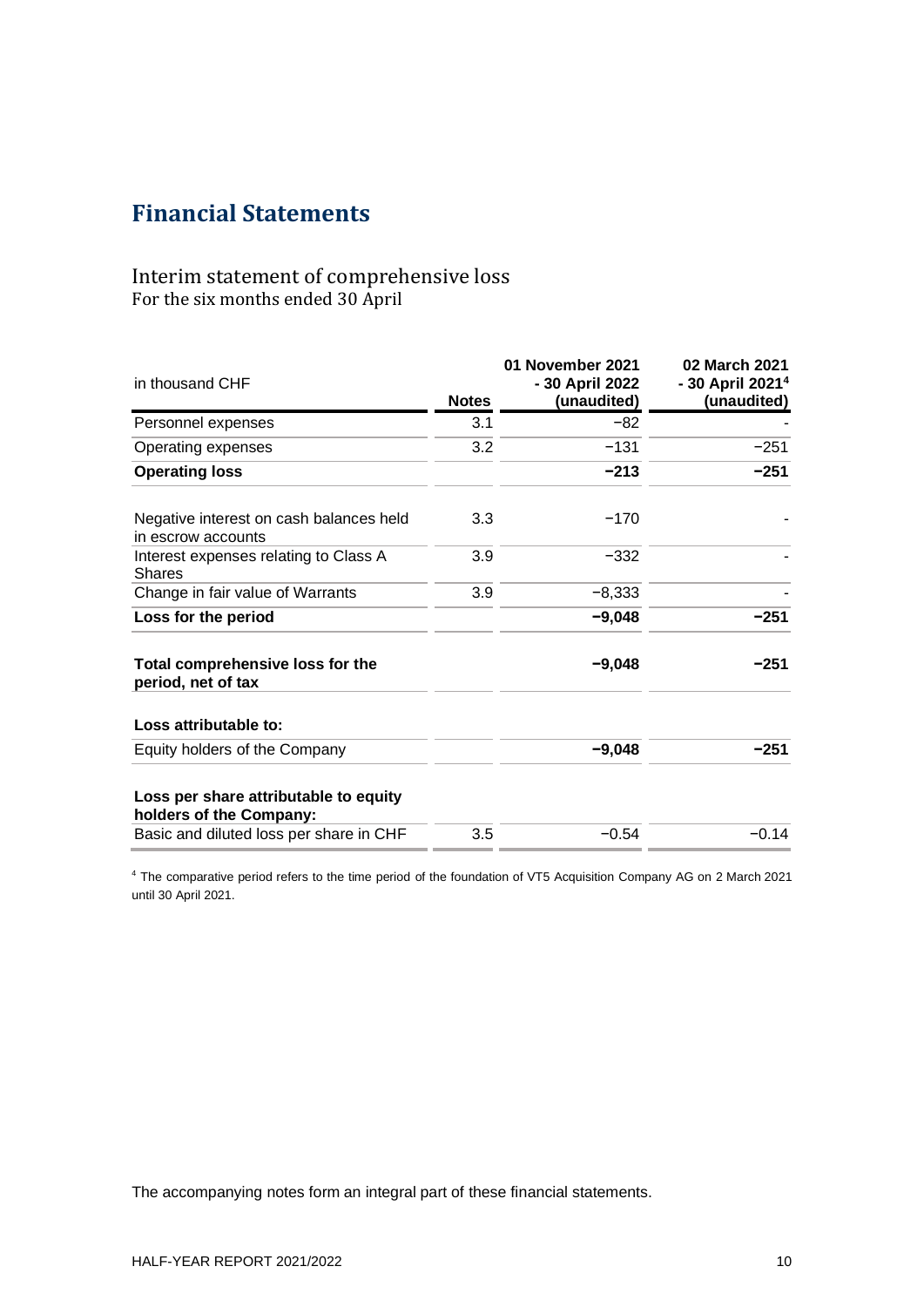# Interim statement of financial position

As of 30 April 2022<sup>5</sup>

| in thousand CHF                                              | <b>Notes</b> | 30 April 2022<br>(unaudited) | 31 October 2021<br>(unaudited) |
|--------------------------------------------------------------|--------------|------------------------------|--------------------------------|
| <b>Assets</b>                                                |              |                              |                                |
| <b>Current assets</b>                                        |              |                              |                                |
| Cash and cash equivalents                                    | 3.6          | 5,463                        | 2,779                          |
| Cash balances held in escrow accounts                        | 3.6          | 197,869                      |                                |
| Other receivables                                            |              | 12                           | $\overline{2}$                 |
| Deferred costs                                               | 3.7          | $\overline{7}$               | 201                            |
| <b>Total assets</b>                                          |              | 203,351                      | 2,982                          |
| <b>Liabilities and equity</b>                                |              |                              |                                |
| <b>Current liabilities</b>                                   |              |                              |                                |
| Other payables                                               | 3.8          | 1,533                        | 254                            |
| <b>Financial liabilities</b>                                 | 3.9          | 206,686                      |                                |
| <b>Total liabilities</b>                                     |              | 208,219                      | 254                            |
| <b>Equity</b>                                                |              |                              |                                |
| <b>Issued capital</b>                                        | 3.10         | 353                          | 176                            |
| Capital reserve                                              | 3.10         | 4,079                        | 2,804                          |
| Accumulated deficit                                          |              | $-9,300$                     | $-252$                         |
| <b>Total equity</b>                                          |              | $-4,868$                     | 2,728                          |
| Thereof attributable to the equity holders<br>of the Company |              | $-4,868$                     | 2,728                          |
| <b>Total equity and liabilities</b>                          |              | 203,351                      | 2,982                          |

<sup>5</sup> The comparative period refers to the time period of the foundation of VT5 Acquisition Company AG on 2 March 2021 until 30 April 2021.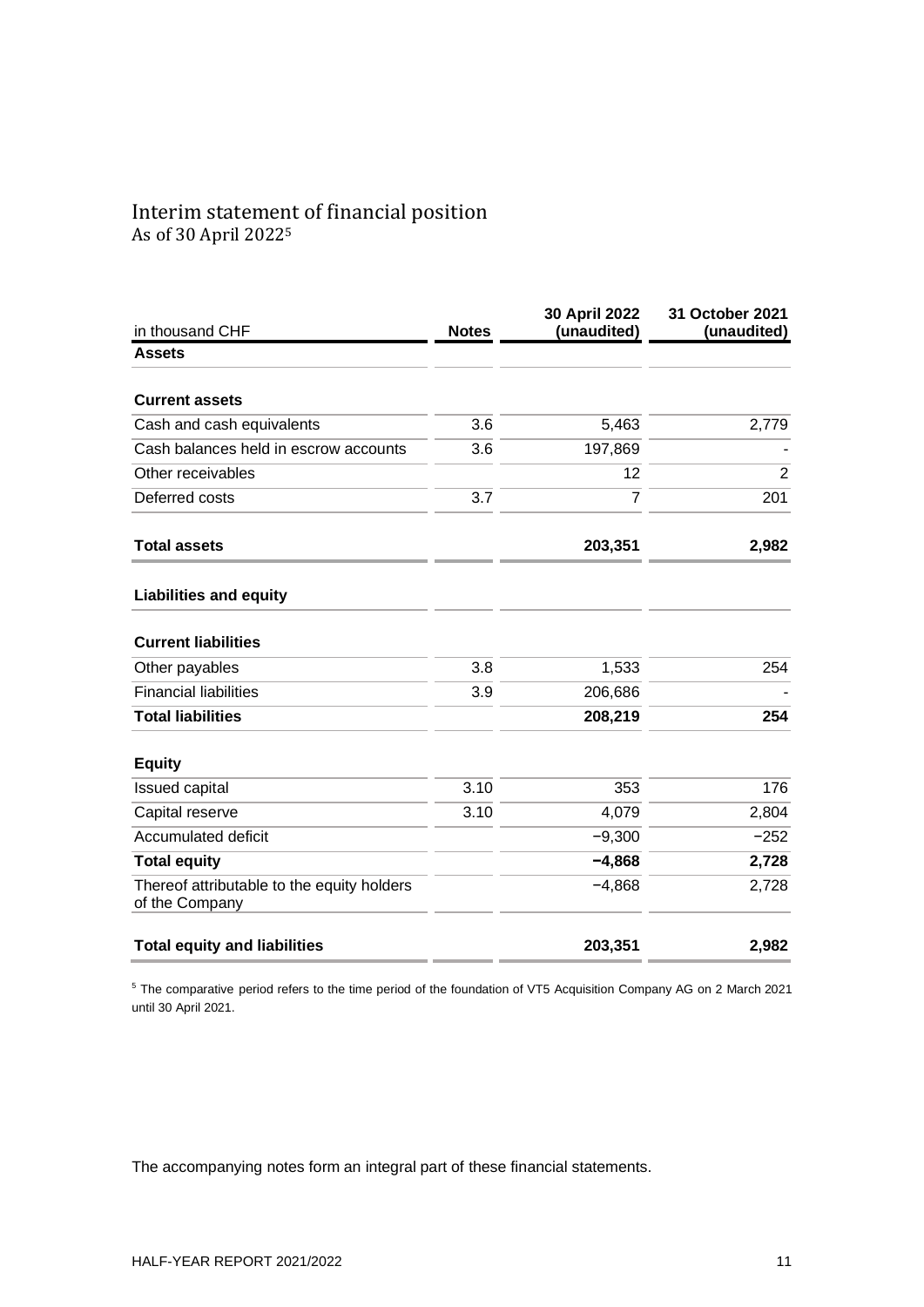## Interim statement of changes in equity For the six months ended 30 April<sup>6</sup>

| in thousand CHF                                     | Attributable to the equity holders of the Company |                                    |                        |              |
|-----------------------------------------------------|---------------------------------------------------|------------------------------------|------------------------|--------------|
|                                                     | Share<br>capital <sup>7</sup><br>(Note 3.10)      | Capital<br>reserves<br>(Note 3.10) | Accumulated<br>deficit | Total equity |
| 02 March 2021                                       |                                                   |                                    |                        |              |
| Issuance of new shares,<br>net of transaction costs | 176                                               | 2,824                              |                        | 3,000        |
| Loss for the period                                 |                                                   |                                    | $-251$                 | $-251$       |
| 30 April 2021                                       | 176                                               | 2,824                              | $-251$                 | 2,749        |
| 01 November 2021                                    | 176                                               | 2,804                              | $-252$                 | 2,728        |
| Issuance of new shares,<br>net of transaction costs | 177                                               | 1,275                              |                        | 1,452        |
| Loss for the period                                 |                                                   |                                    | $-9,048$               | $-9,048$     |
| 30 April 2022                                       | 353                                               | 4,079                              | $-9,300$               | $-4,868$     |

<sup>6</sup> The comparative period refers to the time period of the foundation of VT5 Acquisition Company AG on 2 March 2021 until 30 April 2021.

<sup>7</sup> The subscribed share capital amounts to CHF 2,352,941.30 consisting of 23,529,413 registered shares with a nominal value CHF 0.10 each. A total share capital of CHF 2,000,000.10 consisting of 20,000,010 shares with a nominal value of CHF 0.10 each refers to Class A Shares classified as financial liability and is therefore not recorded in share capital in the interim statement of financial position as outlinedin Note 3.10.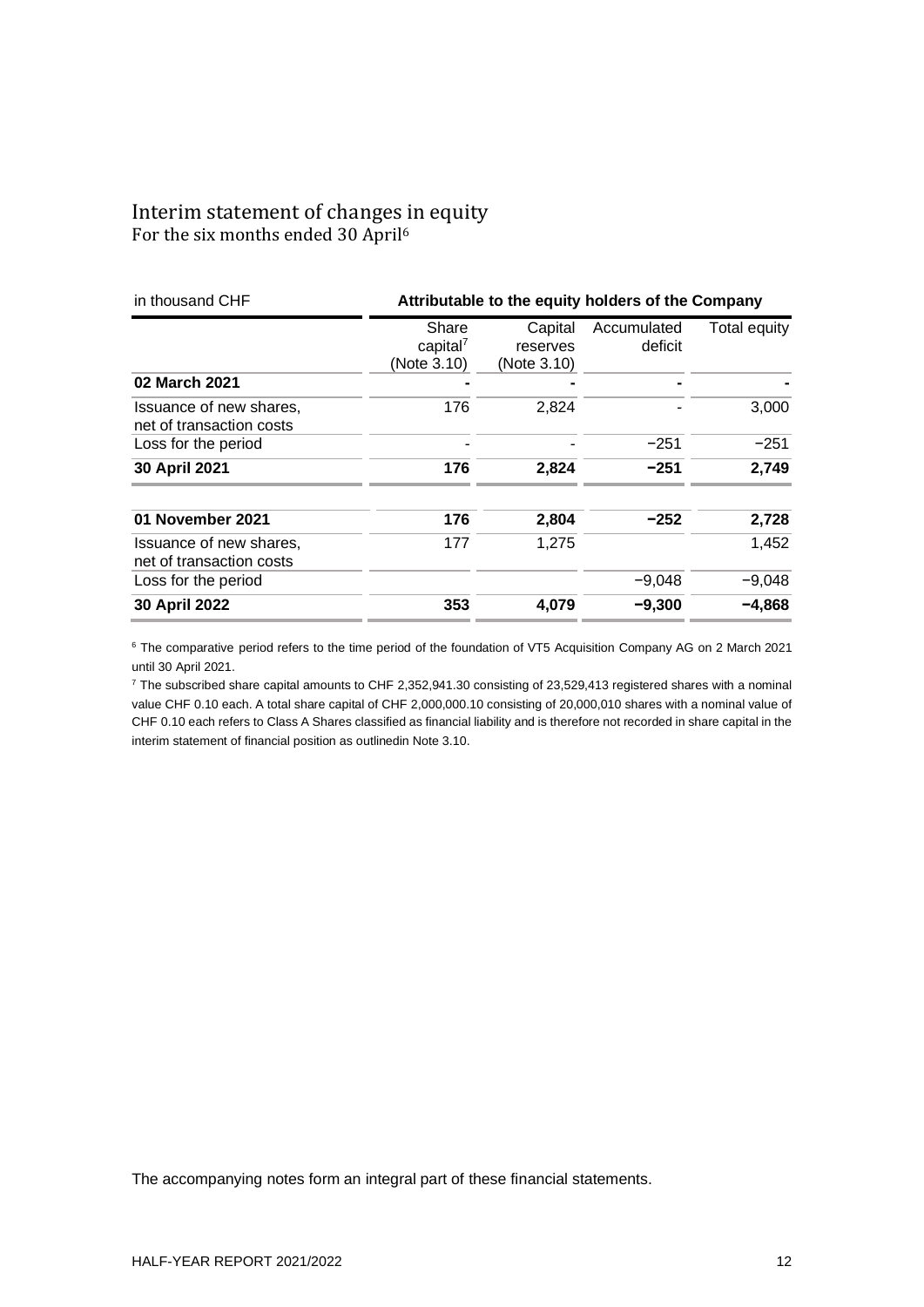## Interim statement of cash flows For the six months ended 30 April<sup>8</sup>

| in thousand CHF                                                      | <b>Notes</b> | 01 November 2021<br>- 30 April 2022<br>(unaudited) | 02 March 2021<br>- 30 April 2021<br>(unaudited) |
|----------------------------------------------------------------------|--------------|----------------------------------------------------|-------------------------------------------------|
| <b>Operating activities</b>                                          |              |                                                    |                                                 |
| Loss for the period                                                  |              | $-9,048$                                           | $-252$                                          |
| Changes in working capital:                                          |              |                                                    |                                                 |
| Increase in other receivables                                        |              | $-10$                                              | $-2$                                            |
| Increase in deferred costs                                           | 3.7          | 194                                                | $-201$                                          |
| Increase in other payables                                           | 3.8          | 1,279                                              | 254                                             |
| Adjustment for finance costs                                         |              | 7,400                                              |                                                 |
| Net cashflow from operating activities                               |              | $-185$                                             | $-201$                                          |
| <b>Investing activities</b>                                          |              |                                                    |                                                 |
| Increase in cash balances held in escrow                             | 3.6          | $-197,869$                                         |                                                 |
| accounts, net of negative interest                                   |              |                                                    |                                                 |
| Net cashflow from investing activities                               |              | $-197,869$                                         |                                                 |
| <b>Financing activities</b>                                          |              |                                                    |                                                 |
| Proceeds from issuance of Class A<br>units, net of transaction costs | 3.9          | 198,000                                            |                                                 |
| Proceeds from issuance of share<br>capital, net of transaction costs | 3.10         | 2,869                                              | 2,980                                           |
| Finance costs paid                                                   |              | $-131$                                             |                                                 |
| Net cashflow from financing activities                               |              | 200,737                                            | 9,980                                           |
| Net increase in cash and cash equivalents                            |              | 2,684                                              | 2,779                                           |
| Cash and cash equivalents at opening                                 |              | 2,779                                              |                                                 |
| Cash and cash equivalents as of<br>30 April                          | 3.6          | 5,463                                              | 2,779                                           |

<sup>8</sup> The comparative period refers to the time period of the foundation of VT5 Acquisition Company AG on 2 March 2021 until 30 April 2021.

<sup>9</sup> The negative interest was reimbursed to the cash balances held in escrow accounts from the At Risk Capital after the balance sheet date.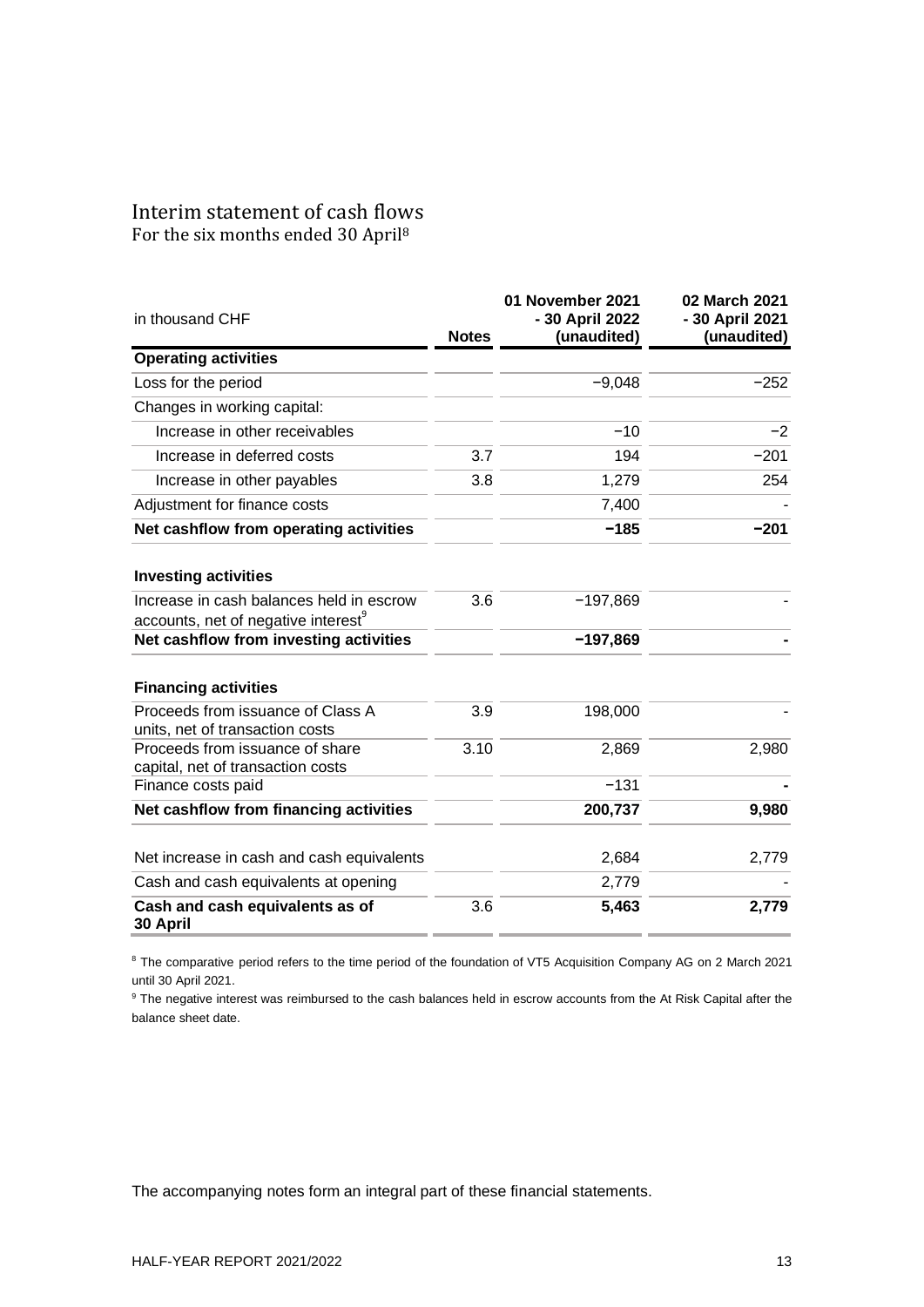## Notes to the financial statements

For the condensed interim financial statements for the six months ended 30 April 2022

#### **1. Corporate Information**

VT5 Acquisition Company AG ("the Company") was incorporated on 2 March 2021 in Switzerland as a limited company constituted in accordance with Swiss law and is listed at the SIX Swiss Stock Exchange (Ticker Symbol "VT5" for the 20,000,001 Class A Shares and Ticker Symbol "VT5W" for the 6,666,657 Warrants outstanding). The address of the Company's registered office is Churerstrasse 25, CH-8808 Pfäffikon SZ.

The purpose of the Company is to seek opportunities, raise funds towards, reviewing, negotiating, signing and settling, a direct or indirect acquisition of one or more operating companies or businesses with an aggregate enterprise value of at least CHF 100 million, be it by asset deal, share deal, statutory merger, quasi merger, or otherwise, with focus on the technology space. The Company will not conduct operations or generate operating revenue unless and until the Company consummates the Initial Business Combination ("IBC"). After the consummation of the IBC, the purpose of the Company shall also be: (1) to operate a business in the technology space and to hold businesses in this field of technology as a group under single management, (2) acquisition, management, transfer and sale of patents, trademarks and technical and industrial knowledge, as well as real estate in Switzerland and abroad, (3) participation in other companies at home and abroad, (4) establishing branches and founding subsidiaries, (5) to engage in any other activities which directly or indirectly promote the aforementioned purposes.

The Company shall be dissolved and liquidated (a) if its shareholders' meeting does not approve the IBC by 10 December 2023 (or any other date between 10 December 2023 and 10 June 2024 approved by a majority of the votes cast (without abstentions) at a shareholders' meeting of the Company) – whereas prior to such shareholders' meeting, the Company will grant the holders of registered preference shares (Class A Shares) the right to resell the A-Shares held by them to the Company ("Right to Resell") – or (b) if the settlement of the IBC and the Right to Resell belonging thereto (if accepted for at least one A-Share) does not occur within six months after the shareholders' meeting approval of the IBC (provided that if an approved IBC is not settled within this time period, the Company will not be dissolved and liquidated if a subsequent IBC and the Right to Resell belonging thereto (if accepted for at least one Class A Share) is settled within the then relevant six months).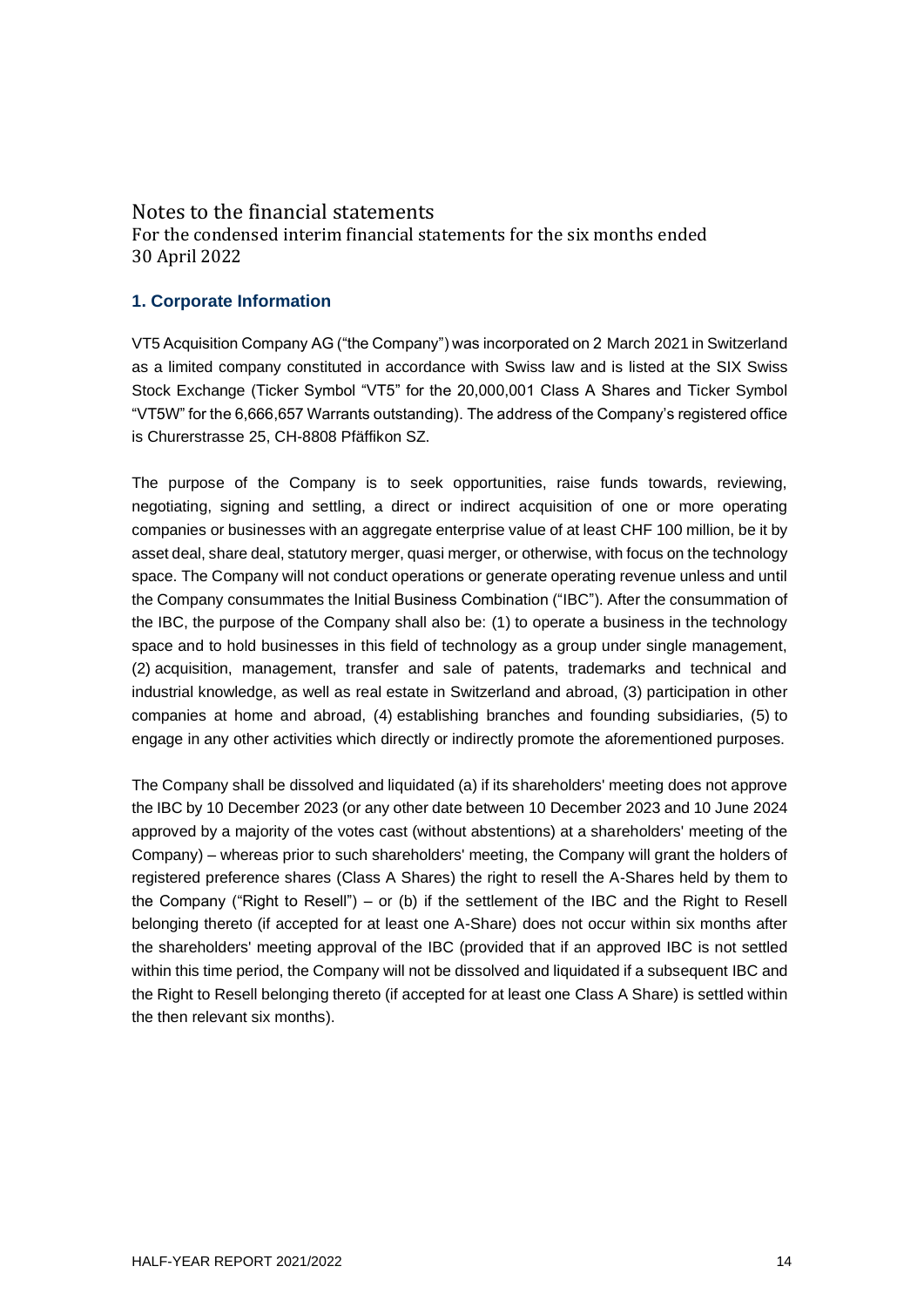#### **2. Significant accounting policies**

#### Basis of preparation

The interim financial statements of VT5 Acquisition Company AG for the six months ended 30 April 2022 have been prepared in accordance with IAS 34 Interim Financial Reporting. The interim financial statements do not include all the information and disclosures as would be required for the annual financial statements and should be read in conjunction with the Company's annual financial statements as of 31 October 2021.

The financial year of VT5 Acquisition Company AG runs from 1 November to 31 October. The first financial period started on the date of the Company's incorporation on 2 March 2021. The financial statements have been prepared in Swiss Francs (CHF), and all amounts have been disclosed in thousand CHF (TCHF), unless stated otherwise.

The financial statements were prepared on a going concern basis. Referring to note 1, the Company will be dissolved and liquidated if its shareholders' meeting does not approve the IBC by 10 December 2023 (or any other date between 10 December 2023 and 10 June 2024 approved by its shareholders' meeting) or (b) if the settlement of the IBC and the Right to Resell belonging thereto (if accepted for at least one A-Share) does not occur within six months after the shareholders' meeting approval of the IBC.

These interim financial statements were authorized for issue by the Board of Directors on 8 June 2022.

#### New standards, interpretations and amendments adopted by the Company

The accounting policies adopted in the preparation of the condensed interim financial statements are consistent with those followed in the preparation of the Company's annual financial statements for the financial year ended 31 October 2021, except for the adoption of new standards effective as of 1 January 2022. Several amendments to the standards apply for the first time as of 1 January 2022, but do not have an impact on the interim condensed financial statements of the Company. The Company has not pre-emptively adopted any standard, interpretation or amendment that has been issued but is not yet effective.

#### Significant accounting judgements, estimates and assumptions

The preparation of financial statements in conformity with IFRS requires management to make judgements, estimates and assumptions that affect the application of accounting policies and the reported amounts of assets, liabilities, income and expenses. Estimates and underlying assumptions are reviewed on an ongoing basis. Revisions to accounting estimates are recognized in the period in which the estimates are revised and in any future periods affected.

Actual results and outcomes may differ from management's estimates and assumptions due to risks and uncertainties, including uncertainty in the current economic environment, inter alia due to the Russian-Ukrainian-war and the late effects of the COVID-19 crisis, it is difficult to predict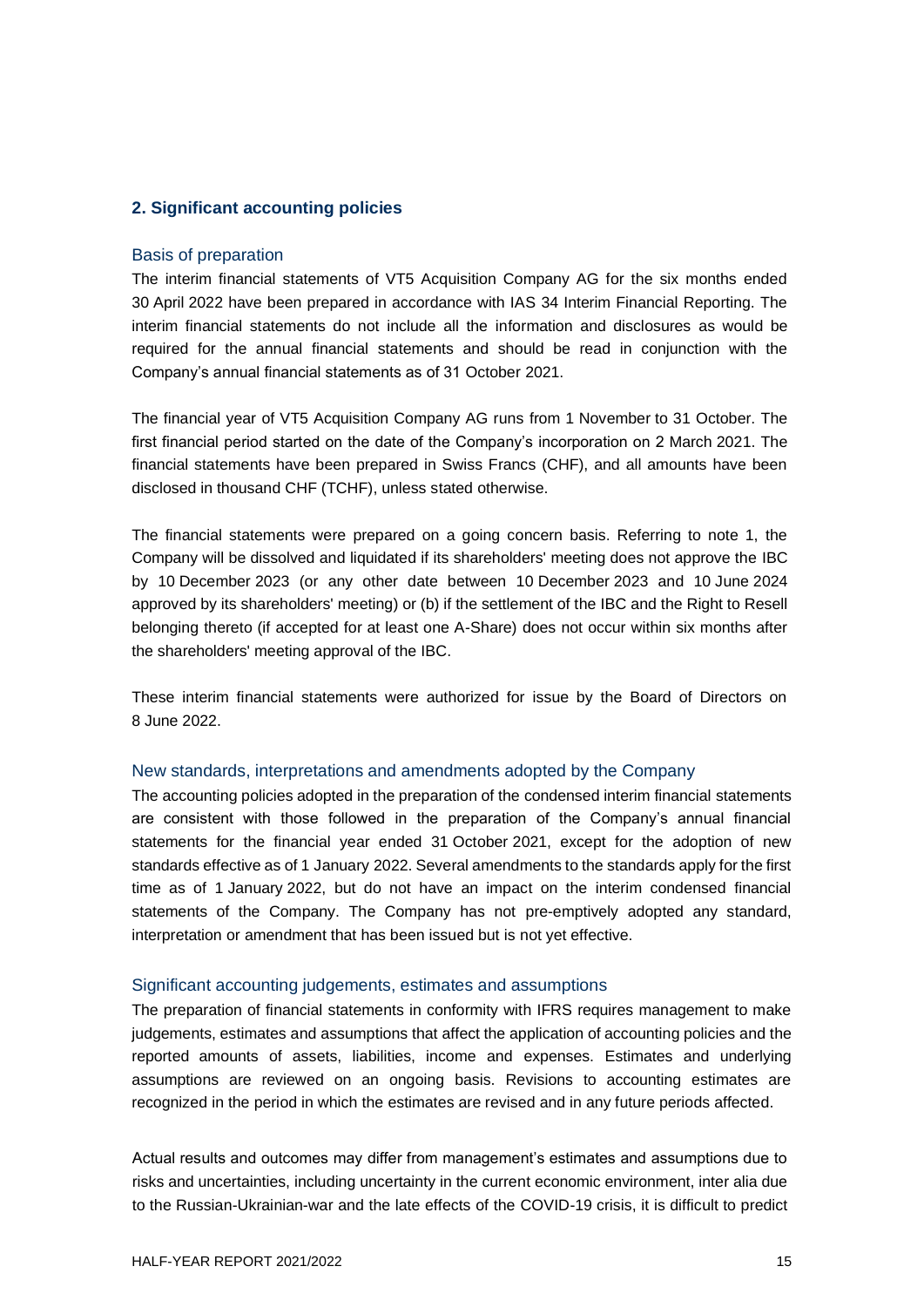the impact on the Company's operations, including the search for an acquisition target, the due diligence process, negotiations, and ultimately the IBC and the business of the respective target.

Significant areas of estimation uncertainty, and critical judgements in applying accounting policies that have the most significant effect on the amounts recognized in the financial statements are:

**Cost of capital increase:** Transaction costs directly attributable to the IPO were reported in other operating expenses in the statement of comprehensive loss. The transaction costs incurred related to the capital increase were netted against equity in the respective period. Costs attributable to both the IPO and to the capital increase were allocated equally to operating expenses and netted against equity, respectively.

**Deferred tax asset:** A deferred tax asset in respect of the tax losses incurred has not been recognized as the management estimates uncertainty in terms of future taxable profit against which the Company can utilize the benefits therefrom.

**Classification of shares and warrants:** The classification of Class A Shares and Warrants was assessed in accordance with IFRS 9 and IAS 32.

The Class A Shares and Warrants are redeemable and therefore assessed not to meet the criteria for equity treatment and must be recorded as financial liabilities. The Class A Shares hold redemption rights (Right to Resell) that are outside of the Company's control and subject to occurrence of future events. In addition, Sponsor Shares and Founder Shares are subordinated to the Class A Shares. Accordingly, the Company classifies the Class A Shares as financial liabilities at amortized cost in accordance with IFRS 9. The transaction costs directly attributable to the issuance of the Class A Shares are deducted from the initial fair value and therefore part of the effective interest rate. The financial liabilities are classified as current as the Company aims to find a business combination candidate in a timely manner and an IBC in the next twelve months is deemed possible.

The non-redeemable Founder Shares (registered shares) and Class A Shares of the Sponsor tranche are recognized as equity. The Shareholder's Meeting will vote on the conversion of the Founder Shares into Class A Shares at a 1:1 conversion ratio conditional on the consummation of the IBC and the Class A Shares of the Sponsor tranche will no longer be contractually subordinated following the IBC. As these shares are generally non-redeemable, these are classified as equity. The Founders and Sponsor were not and will not be granted any additional shares or warrants.

The Founder Shares issued by the Company are additionally assessed to fall in the scope of IFRS 2 Share-based Payments. These Founder shares were issued to the Founders in return for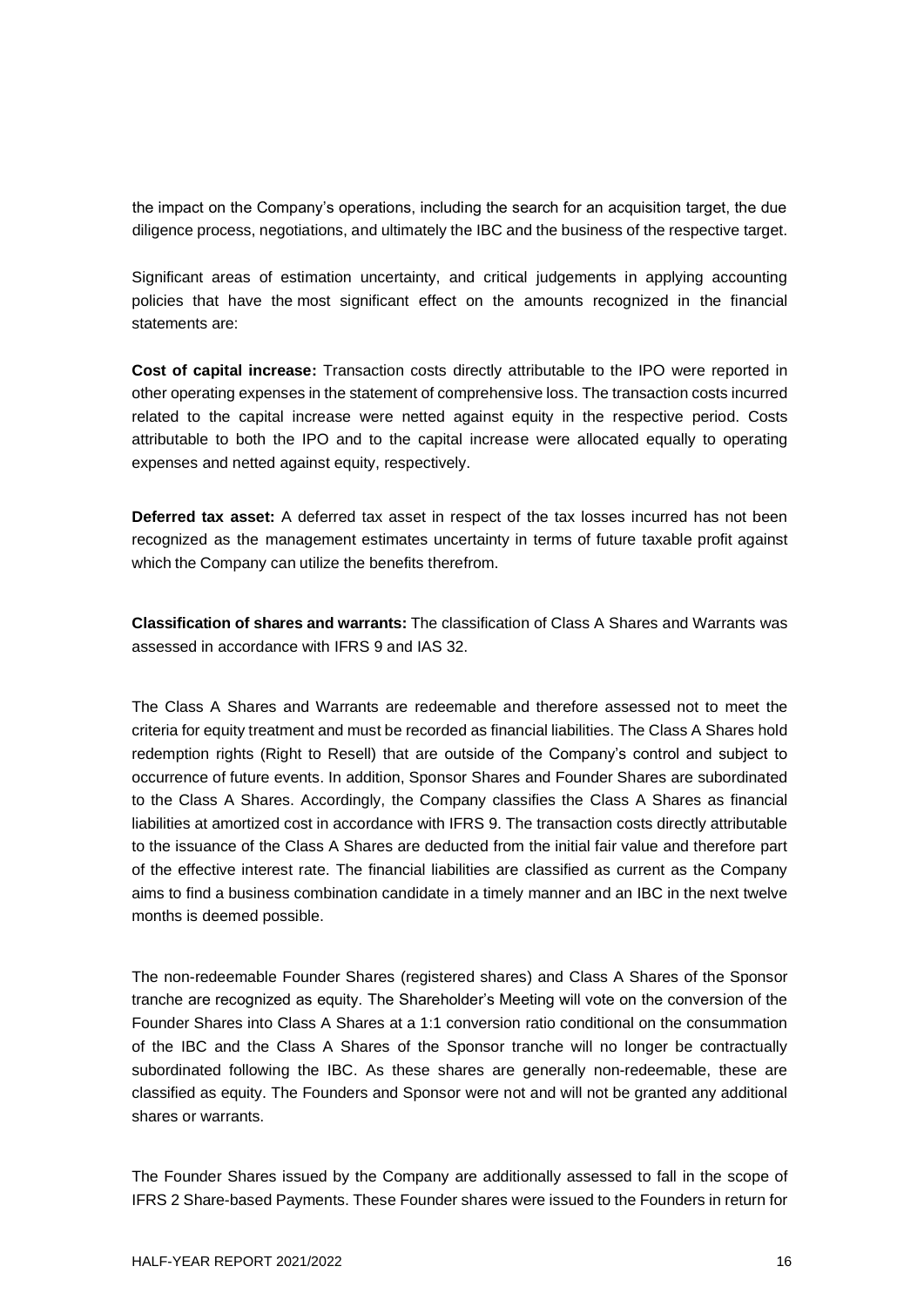their contribution to the At Risk Capital at a total capital contribution of CHF 2.00 per share as well as in return for the various activities and services performed on behalf of the Company, most significantly the successful identification of a business combination candidate and consummation of the IBC. The Founder Shares were issued at nominal amount and do not carry a specified service period but would be significantly devalued if an IBC is not consummated. Therefore, the Founders only derive the majority of the value from the Founder Shares when they are converted into Class A Shares at a 1:1 ratio upon a successful IBC. Consequently, the grant date of these awards does not occur until the closing date of the IBC. No IFRS 2 charge is recognized prior to that date since only then, the value of the award can be determined. The Founder Shares are considered an equity-settled share-based payment award.

#### Initial Public Offering

The Company has launched its Initial Public Offering ("IPO") and the listing of its Class A Shares and Warrants on SIX Swiss Exchange with the first trading date on 15 December 2021. In the IPO 20,000,001 Class A Shares accompanied by 6,666,657 Warrants were sold at CHF 10 per share plus 1/3 of a warrant per share trading under the respective symbols of VT5 and VT5W. Net proceeds amounted to CHF 198 million after deduction of the Swiss Federal Stamp Tax and these funds, secured in two escrow accounts, shall be used to acquire one or (if at the same time) more operating companies or businesses within two years of the IPO. The costs of the IPO, operating expenses until the IBC, as well as negative interest on the cash balances held in escrow accounts up to an amount of approximately CHF 1.06 million is financed by the Founders and the Sponsor.

Concurrently with the IPO, the Sponsor has acquired 1,764,706 Class A Shares for an issue price of CHF 2.00 each resulting in gross proceeds of CHF 3,529,412. These Sponsor Class A Shares, together with the initial 1,764,706 Founder shares, are not publicly traded.

#### Segment information

The Company is currently organized as one reportable segment as it has been established for the purpose of acquiring one or more operating companies or businesses i.e., the IBC (see note 1).

#### **3. Financial information**

#### 3.1 Personnel expenses

The Company had two employees during the first half-year ended 30 April 2022.

#### 3.2 Operating expenses

Operating expenses of TCHF 131 mainly include administrative, consulting, legal and audit fees.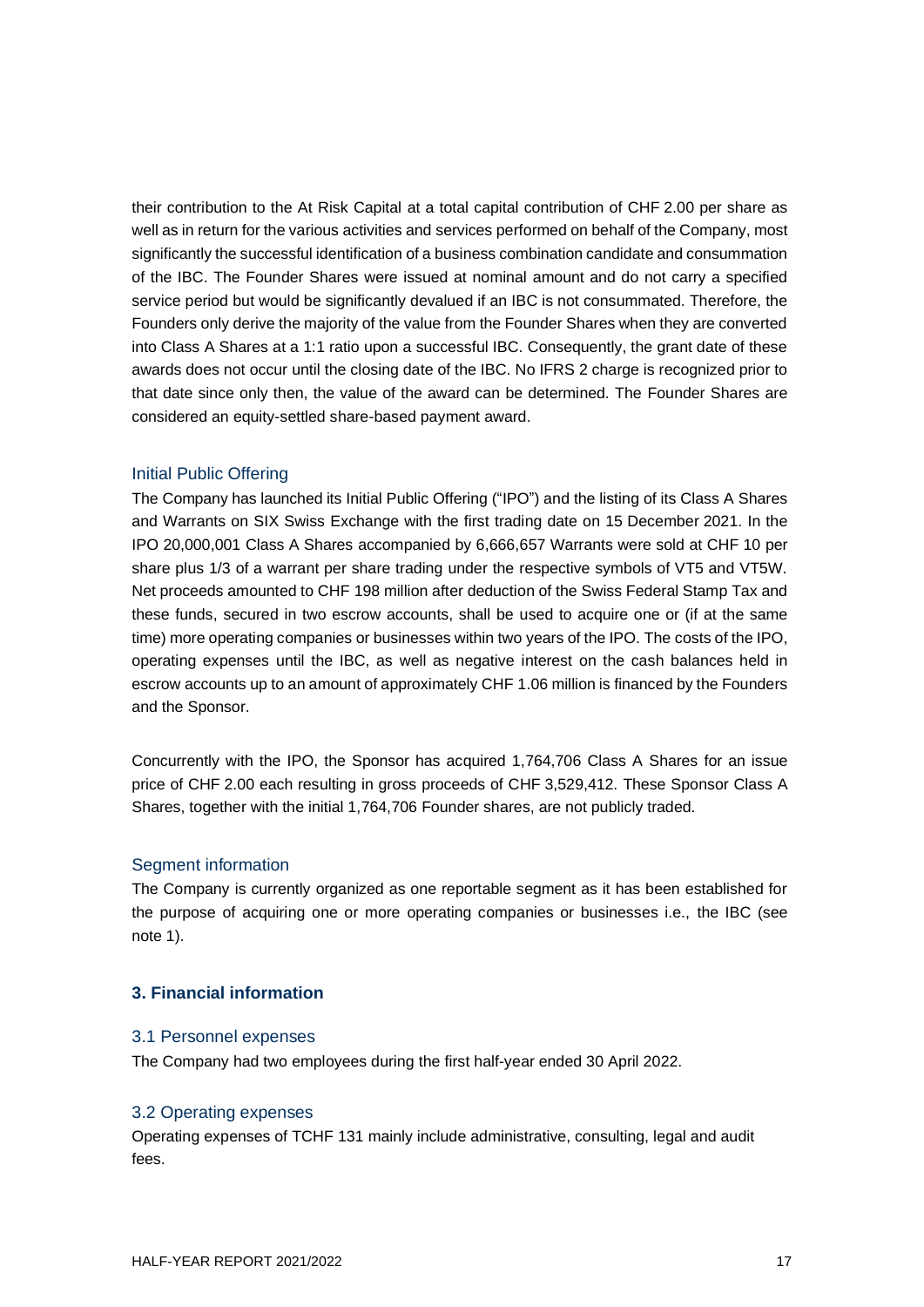#### 3.3 Negative interest on cash balances held in escrow accounts

The negative interest on cash balances held in escrow accounts will be covered by the At Risk Capital up to an aggregate amount of approximately CHF 1.06 million.

#### 3.4 Income taxes

The reconciliation between actual and theoretical tax expense is as follows:

| in thousand CHF                                            | 01 November 2021 |
|------------------------------------------------------------|------------------|
|                                                            | - 30 April 2022  |
| Loss for the period before tax                             | $-9.048$         |
| Theoretical tax income, applying the tax rate of 11.7%     | 1,059            |
| Losses for which no deferred tax asset has been recognized | $-1,059$         |
| Income tax                                                 |                  |

The tax rate used in reconciliation above is the total tax rate at the Company's domicile in Pfäffikon SZ, Switzerland under Swiss law. Deferred tax assets in the amount of TCHF 1,059 have not been recognized in respect of the loss incurred within the half-year ended 30 April 2022 as it is not probable that future taxable profit will be available against which the Company can utilize the benefits therefrom. Unused tax losses of the Company can be used within a period of seven years as per Swiss tax law.

#### 3.5 Earnings per share

Basic earnings per share ("EPS") is calculated by dividing the loss for the period attributable to ordinary equity holders of the Company of TCHF 9,048 by the weighted average number of ordinary shares outstanding during the half-year of 18,209,151 shares and amounts to CHF −0.54 per share.

Diluted EPS is calculated by dividing the loss attributable to ordinary equity holders of the Company by the weighted average number of ordinary shares outstanding during the period plus the weighted average number of ordinary shares that would be issued on conversion of all the dilutive potential ordinary shares into ordinary shares. As the basis for attribution is a loss, basic EPS equals diluted EPS for the half-year ended 30 April 2022.

#### 3.6 Cash and cash equivalents and cash balances held in escrow accounts

The total amount of cash was TCHF 203,332 as of 30 April 2022 and was composed of cash and cash equivalents denominated in CHF on a capital deposit account freely transferrable at the balance sheet date of TCHF 5,463 and cash balances held in escrow accounts of TCHF 197,869. The amount of cash and cash equivalents resembles the At Risk Capital available to pay for operational costs of the Company until the IBC.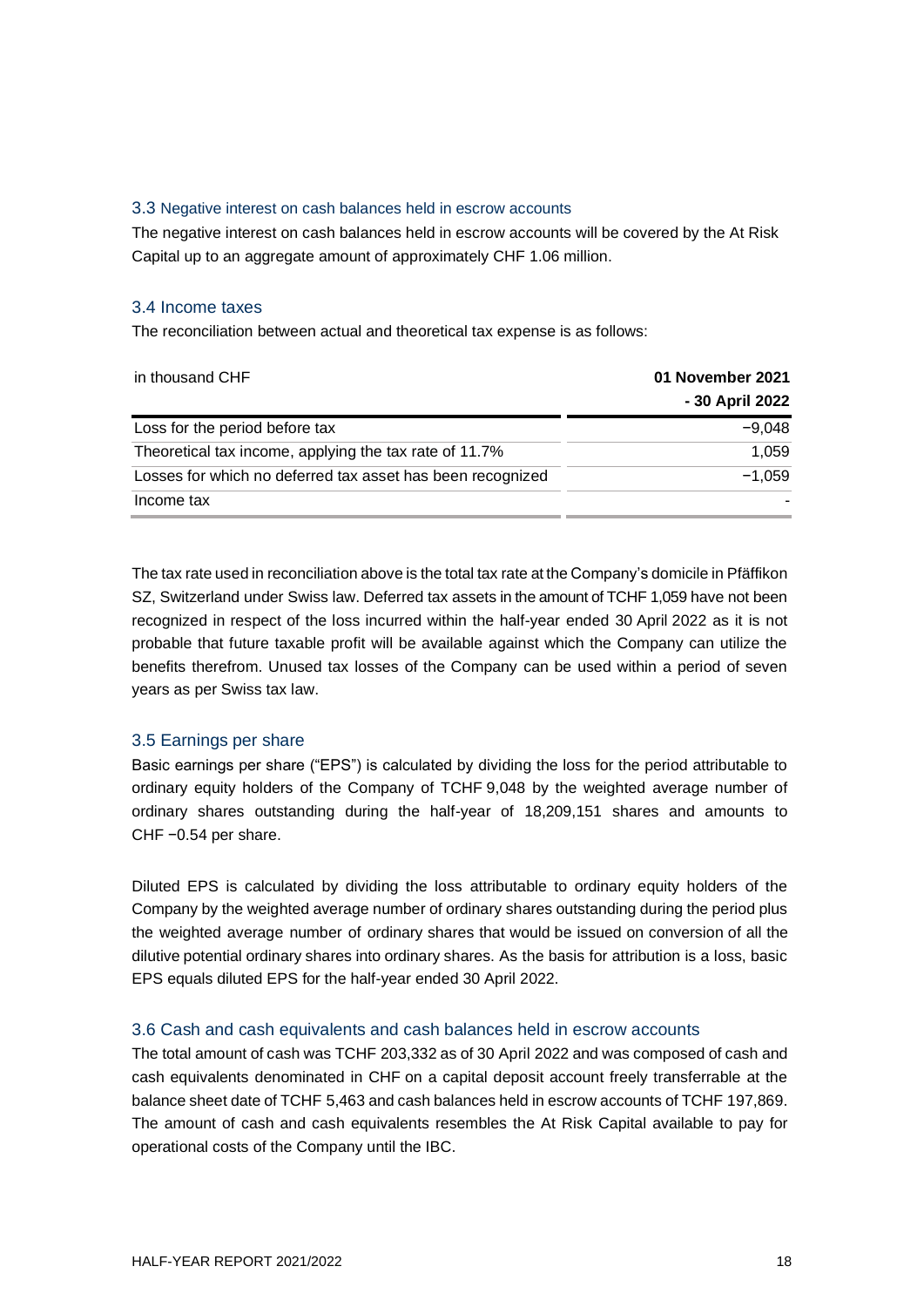The Company has transferred all of the gross proceeds from the IPO reduced by a deduction for the Swiss Federal Issuance Stamp Tax to the two escrow accounts held with Privatbank IHAG Zurich AG and EFG Bank AG at equal amounts. Initially, CHF 99,000,004.95 were deposited in each escrow account. Negative interest on these amounts is directly credited to the escrow accounts and was paid back to the escrow accounts from the At Risk Capital in the amount the negative interest was charged in the second quarter of 2022. The increase in cash balances held in escrow accounts, net of negative interest, is classified as cashflow from investing activities in the interim statement of cash flows, based on the non-operating nature of these accounts.

#### 3.7 Deferred costs

Deferred costs of TCHF 7 as of 30 April 2022 were mainly composed of prepaid expenses. As of 31 October 2021, the position contained the costs related to capital increase netted against equity as these were fulfilled.

#### 3.8 Other payables

Other payables amounted to TCHF 1,534 as of 30 April 2022 and were mainly related to banking fees in relation to the Company's capital increase as well as to administrative, consulting, legal and audit services received by the Company. The carrying amounts of these payables approximate their fair value.

#### 3.9 Financial liabilities

Set out below is an overview of the financial liabilities held by the Company as of 30 April 2022:

| in thousand CHF                                             | As of 30 April 2022 |  |
|-------------------------------------------------------------|---------------------|--|
| <b>Financial liabilities at amortized cost</b>              |                     |  |
| Carrying value of Class A Shares                            | 196.352             |  |
| Financial liabilities at fair value through profit and loss |                     |  |
| Fair value of Warrants at inception                         | 2,000               |  |
| Fair value adjustment on Warrants                           | 8,333               |  |
| <b>Fair value of Warrants</b>                               | 10,333              |  |
| <b>Total financial liabilities</b>                          | 206,686             |  |

The Company has launched its IPO and the listing of its Class A Shares and Warrants on SIX Swiss Exchange with the first trading date on 15 December 2021. In the IPO 20,000,001 Class A Shares accompanied by 6,666,657 Warrants were sold at CHF 10.00 per share plus 1/3 of a warrant per share trading under the respective symbols of VT5 and VT5W. Net proceeds amounted to CHF 198 million after deduction of the Swiss Federal Stamp Tax.

Class A shareholders may request redemption of all or a portion of their Class A Shares in connection with the IBC subject to the conditions and procedures set forth in the Prospectus and the Articles of Association. Each Class A Share that is redeemed shall be redeemed in cash for a price equal to the aggregate amount on deposit in the escrow accounts related to the Proceeds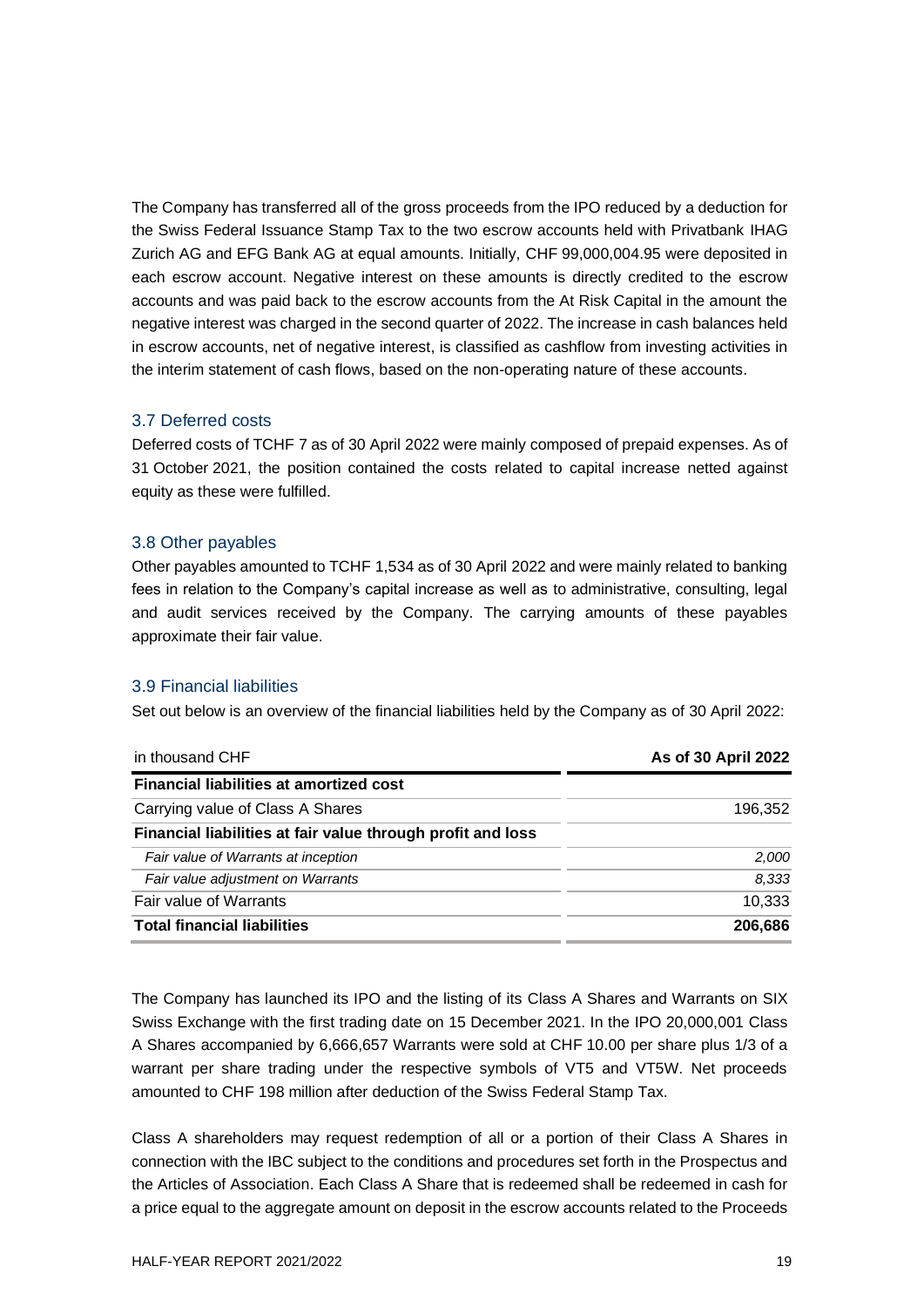from the IPO of the Class A Shares and Warrants, divided by the number of the then outstanding Class A Shares. The Company assumes that the purchase price to be paid following the exercise by an eligible holder of Class A Shares of its Right to Resell will be approximately CHF 9.89 at a potential date of resell. However, it cannot be ruled out that the purchase price in connection with the Class A Shares Right to Resell will be substantially lower.

The amortized cost of the Class A Shares was derived as followed:

| in thousand CHF                                      | As of 30 April 2022 |
|------------------------------------------------------|---------------------|
| Proceeds from IPO                                    | 200,000             |
| Fair value of Warrants at inception                  | $-2.000$            |
| Assigned cost of issuance (Swiss Federal Stamp Tax)  | $-1,980$            |
| Amount of financial liability at initial recognition | 196,020             |
| Interest expense relating to Class A Shares          | 332                 |
| <b>Class A Shares at amortized costs</b>             | 196,352             |

The fair value of the Class A Shares was CHF 196.4 million based on the closing share price at the SIX Swiss Exchange.

With the IPO, the Company has issued and sold 6,666,657 Warrants which may be exercised to subscribe for Class A Shares and which are accounted for as financial liability at fair value through profit and loss in accordance with IAS 32. From a valuation point of view, the Warrant constitutes a multiple embedded derivative where a call option and a redemption right compose the entire instrument. Based on the quoted market price (level 1), the value of the call option was CHF 0.30 per Warrant as per 15 December 2021 and CHF 1.55 per Warrant as at 30 April 2022. The calculated value of the redemption right was CHF 0.00 on the issuance date. Consequently, in the interim statement of comprehensive loss a fair value adjustment of TCHF 8,333 has been recorded on the profit and loss statement for the change in fair value of the Warrants for the halfyear 2022.

#### 3.10 Issued capital and reserves

#### Share capital

The subscribed share capital amounts to CHF 2,352,941.30 consisting of 23,529,413 registered shares with a nominal value CHF 0.10 each. Thereof a share capital of CHF 176,470.60 consisting of 1,764,706 shares with a nominal value of CHF 0.10 each refers to subordinated registered Founder Shares and a share capital of CHF 176,470.60 consisting of 1,764,706 shares with a nominal value of CHF 0.10 each refers to subordinated Sponsor Class A Shares. The share capital of CHF 2,000,000.10 consisting of 20,000,010 shares with a nominal value of CHF 0.10 each refers to Class A Shares classified as financial liability and is therefore not recorded in share capital in the interim statement of financial position. Accordingly, the share capital classified as equity amounts to CHF 352,941.20. Each share entitles its holder to one vote. All shares are fully paid in.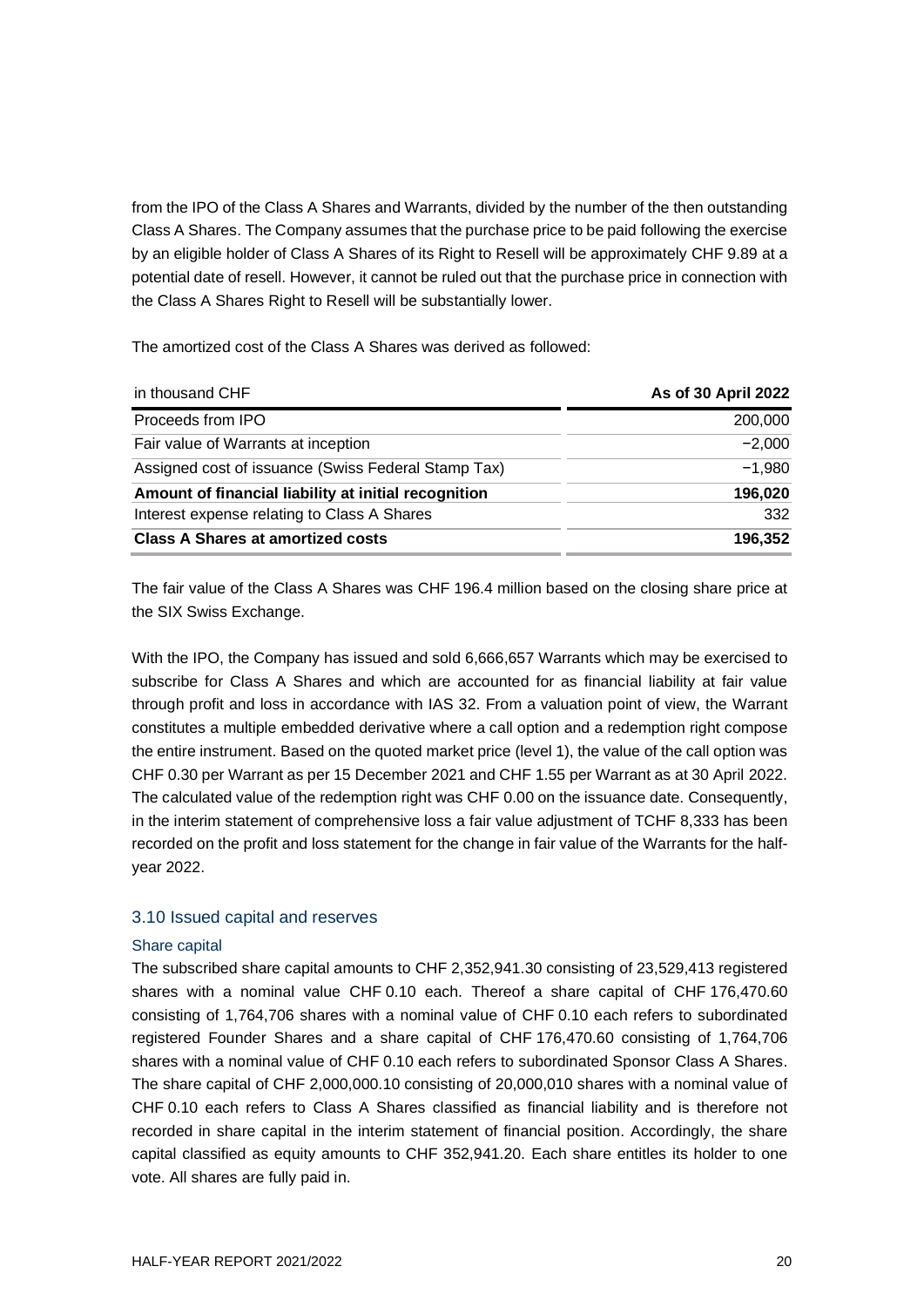#### Authorized capital

As of 30 April 2022. the Board of Directors is authorized to increase the share capital at any time until 14 December 2012 by a maximum amount of CHF 1,176,470.60 by issuance of a maximum of 11,764,706 registered shares (Founder Shares) of a nominal value of CHF 0.10 each, to be fully paid-in, respectively, by issuance of a maximum of 11,764,706 registered shares (Class A Shares) of a nominal value of CHF 0.10 each, to be full paid-in.

#### Conditional capital

As of 30 April 2022, the share capital may be increased under the exclusion of the pre-emptive rights of the shareholders by the issuance of up to 11,764,706 fully paid-in registered shares with a nominal of CHF 0.10 each (Class A Shares) up to an amount of CHF 1,176,470.60, by means of the exercise or mandatory exercise of conversion, exchange, option, warrant or similar rights for the subscription of shares granted to shareholders or third parties alone or in connection with binds, notes, options, warrants or other securities or contractual obligations of the Company or any of its subsidiaries. The shareholders' meeting may convert all, but not only some, founder shares into registered preference shares (Class A Shares ) after (or conditionally upon) the settlement of an acquisition pursuant to Note 1. Corporate Information. The Class A Shares have preferential rights in case of a liquidation.

#### Lock-up undertaking

The Founders and the Sponsor have committed not to offer, sell, contract to sell, sell any option or contract to purchase, purchase any option or contract to sell, grant any option, right or warrant to purchase, pledge, grant instruction rights as pursuant to article 25 FISA, or otherwise dispose of or publicly announce any such offer, sales or disposal, directly or indirectly, of any Founder Shares (or the corresponding Class A Shares into which the Founder Shares are converted upon or after the IBC closing), respectively any Class A Shares pertaining to the Sponsor Tranche in accordance with the Founders' and Sponsor's lock-up undertaking as outlined in the Prospectus.

#### Other capital reserves

The Founders and the Sponsor have in total subscribed to 3,529,412 shares and paid CHF 2.00 per share. The proceeds from the Founder and Sponsor Shares exceeding the share capital were recognized in other capital reserves, net of capital increase costs.

#### 3.11 Commitments and contingencies

The Company did not have any commitments or contingencies as of 30 April 2022.

#### 3.12 Related parties

Parties are considered to be related if one party has the ability to control or jointly control the other party or exercise significant influence over the other party in making financial and operational decisions. Related parties also include key management personnel responsible for planning, directing and controlling the activities of the Company.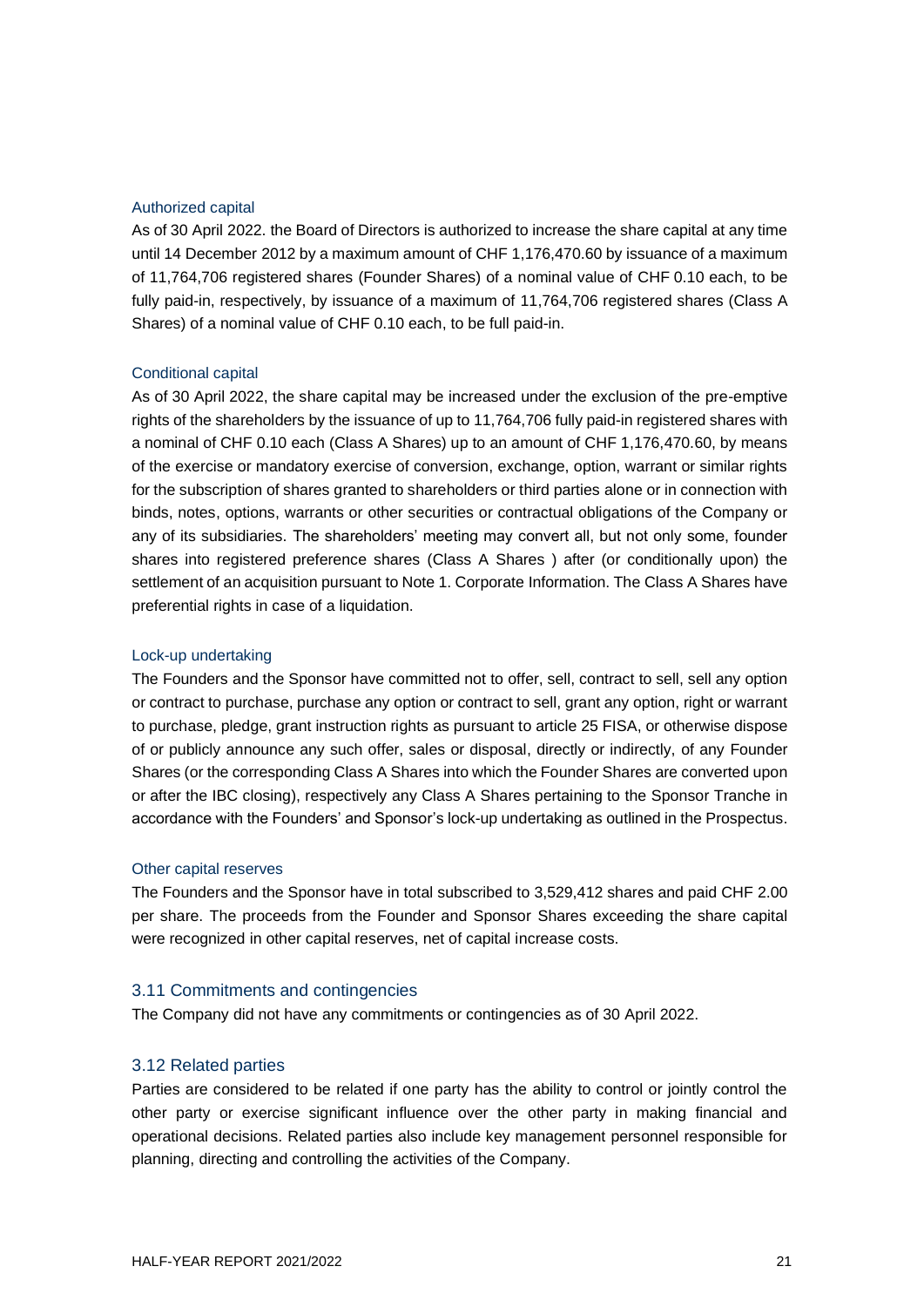As of 30 April 2022, the Founders held 1,764,706 Founder Shares (registered shares) and an additional 10,000 privately acquired publicly traded Class A Shares. The Shareholder's Meeting will vote on the conversion of the Founder Shares into publicly tradable Class A Shares at a 1:1 conversion ratio conditional on the consummation of the IBC. Upon conversion these Founder Shares will be equal, on an as-converted basis, to 7.50% holding before the Warrant exercise, and 6.80% after full Warrant exercise.

As of 30 April 2022, the Sponsor held 1,764,706 Sponsor Shares (Class A Shares) and an additional 2,000,001 publicly traded Class A Shares and 666,667 Warrants acquired in the IPO. Upon consummation of the IBC, the Sponsor Class A Shares will be equal to 7.50% holding before the Warrant exercise, and 6.80% after full Warrant exercise and the additional publicly traded Class A Shares will be equal to an additional 8.50% holding before the Warrant exercise, and 8.64% after full Warrant exercise.

The Founders and the Sponsor have committed to a lock-up undertaking as outlined in note 3.10.

There were no transactions with, no guarantees provided for or received from, and no loans granted to key management personnel and other related parties.

#### 3.13 Events after the reporting period

No material non-adjusting events after the reporting period occurred between 30 April 2022 and 8 June 2022.